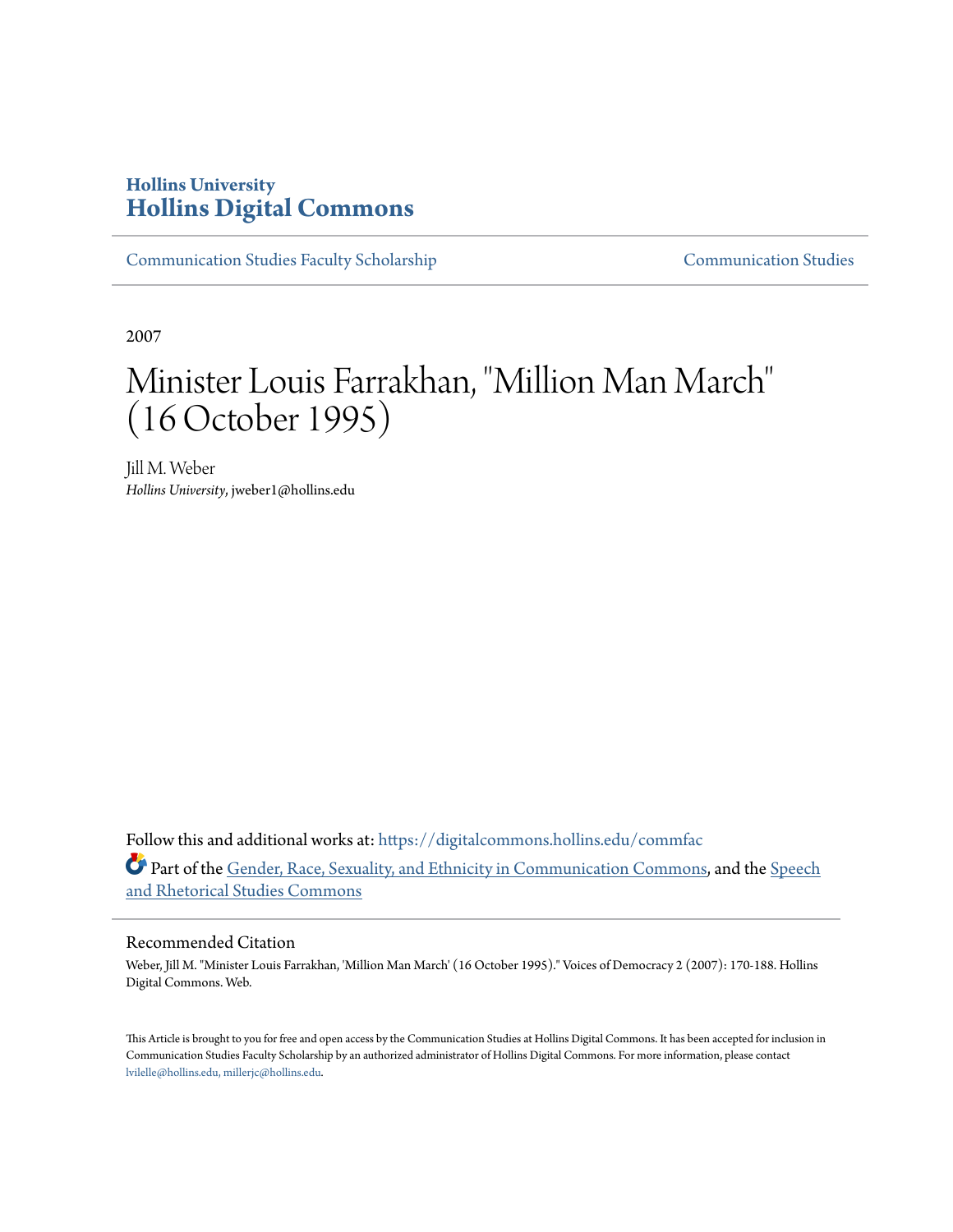#### MINISTER LOUIS FARRAKHAN, "MILLION MAN MARCH" (16 OCTOBER 1995)

### Jill M. Weber The Pennsylvania State University

On October 16, 1995, an estimated 837,000 black men traveled to Washington, D.C., to attend the "Million Man March," a political protest organized to promote change within the black community.<sup>1</sup> The march's messages of hope, self-improvement, and commitment to family generated support from many Americans. According to an *ABC News*/*Washington Post* poll, 76 percent of all respondents said that they supported the demonstration and about 84 percent of the blacks surveyed "said they think it's a good idea."<sup>2</sup> The same respondents answered less positively when asked about the protest's controversial leader, Minister Louis Farrakhan. In all, 51 percent surveyed said that Farrakhan's participation in the march made them "less likely" to support the event, 16 percent reported that his participation made them "more likely" to endorse the demonstration, and 25 percent said that it made "no difference."<sup>3</sup> Media coverage leading up to the march highlighted these divergent views, casting aside the larger issues the march sought to publicize. The *Pittsburg Post‐Gazette*, the *Washington Post*, the *New York Times*, and the *Boston Globe* all focused the spotlight on Farrakhan and his critics' repeated attempts to rhetorically distance the contentious messenger from the march's positive messages.<sup>4</sup>

In his speech at the Million Man March, Farrakhan had the opportunity to redirect attention back to the demonstration's goals. Yet rather than emphasize the march's messages of hope, change, and unity, Farrakhan used the speech as an opportunity to respond to his critics. Reasserting his position as the messenger of the movement, Farrakhan claimed that God had sent him to lead blacks on their path to liberation. He offered the march's initial success as evidence of his leadership appeal and as validation of his vision for the black community. God and his people had granted him his authority, Farrakhan argued, and none of his critics could discredit it.

Because of his controversial public image, Farrakhan's involvement in the Million Man March drew considerable national attention to himself and the movement. In his speech, however, Farrakhan evaded his responsibility to direct that attention away from the controversy over his own leadership and toward the marchers' demands for civil rights. Instead, Farrakhan delivered a two‐and‐a‐half hour speech that focused primarily on his own legitimacy as the messenger of the movement. The confrontational speech, which confirmed his critics' concerns that Farrakhan would use the march to support his own agenda, helped undermine the march's theme of unity and the common cause.

In the end, many will remember the Million Man March as a powerful demonstration of black men joining together in support of their communities. Few, however, will describe Farrakhan's involvement in the march as positively. The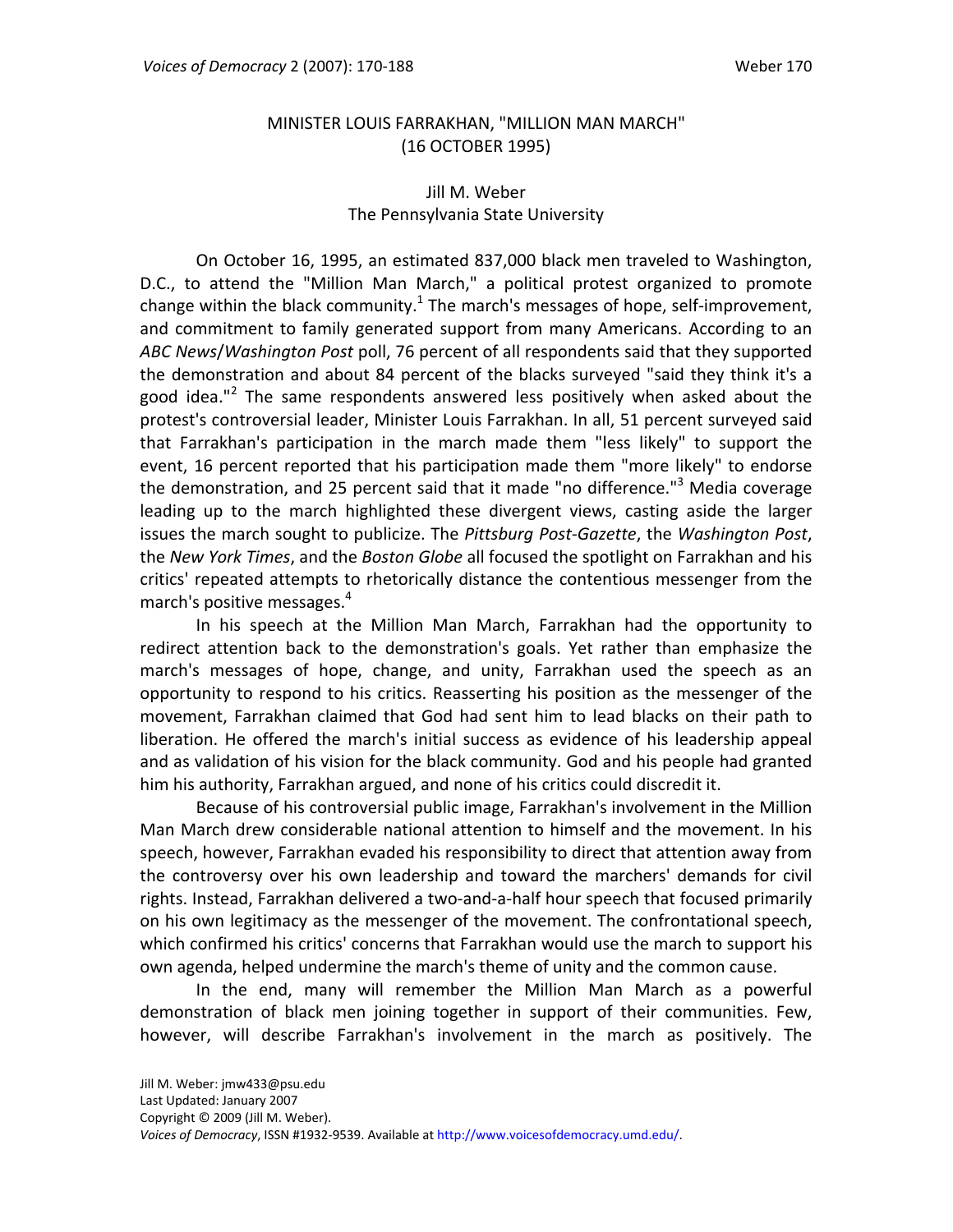controversial leader's speech at the Million Man March and his attempts to retain control over the movement in the months following the event revealed how one man's drive for power can eclipse a whole movement's commitment to change.

#### *Farrakhan's Biography*

Louis Farrakhan was born Louis Eugene Walcott on May 11, 1933, in the Bronx, New York.<sup>5</sup> His mother, Sarah Mae Manning Clarke, was a Caribbean immigrant and his father, Percival Clarke, was a Jamaican immigrant. Farrakhan, who never met his birth father, grew up with his mother and brother in the middle of a West Indian community in the Roxbury section of Boston. $6$  There he witnessed first-hand the difficulties of growing up poor and black in America.

Louis Eugene Walcott, "the boy," biographer Arthur J. Magida writes, "was everything that the world at large would later say Louis Farrakhan, the preacher, was not."<sup>7</sup> The young man, whom his family and friends called "Gene," was obedient and well-mannered, attended church regularly, rarely got into trouble, and earned high marks in school. He developed an "all‐consuming" passion for music and, at the age of sixteen, began a career as a Calypso singer and violinist.<sup>8</sup> After he graduated from high school in 1951, Farrakhan set aside his musical aspirations and enrolled in the Winston‐ Salem Teacher's College, an all‐black school in North Carolina. Unable to handle the intense racism in the south, he left college two years later and married his girlfriend, Betsy Ross, who was pregnant with their child.<sup>9</sup> To help support his family, Farrakhan returned to performing and, as Florence Hamlish Levinsohn notes, was "on his way to a successful career" until he "found a more exciting life as a visionary."<sup>10</sup>

Farrakhan's life changed in February 1955, when he and his wife joined the Nation of Islam (NOI), an Islamic religious and socio‐political organization founded by Elijah Muhammad to "restore and resurrect" black people.<sup>11</sup> Elijah Muhammad's and the NOI's message of black redemption, liberation, separatism, and self‐improvement appealed to Farrakhan, but he later admitted that he "was far from fully persuaded that this was the right path." $12$  Magida writes, "not until a few months later, when [Farrakhan] heard Malcolm X speak, was he convinced that he had found the right niche" for himself.<sup>13</sup> Farrakhan later explained his decision: "I went looking not for a new religion, but for new leadership that would address the concerns of black people. And I found Malcolm X and Elijah Muhammad. I was not interested in changing my religion, but they were Muslims and they spoke a truth that I could identify with."<sup>14</sup> This "truth" resonated with much of the Black Nationalist thought Farrakhan was exposed to as a child.<sup>15</sup> Magida asserts that the young Farrakhan, surrounded by supporters of Marcus Garvey's Black Nationalism movement, had absorbed "by osmosis, if not directly" a "less vitriolic but no less potent brand of theological black pride" that Farrakhan would "echo, if not outright mimic in his own fashion, decades later."<sup>16</sup>

After joining the Nation of Islam at the age of 22, Louis X, as Farrakhan began calling himself, quickly ascended through the ranks.<sup>17</sup> Malcolm X, the minister of Temple 7 in Harlem, New York, took Farrakhan under his wing and placed the new recruit in the temple's ministry as his personal assistant.<sup>18</sup> In 1957, the NOI transferred Farrakhan to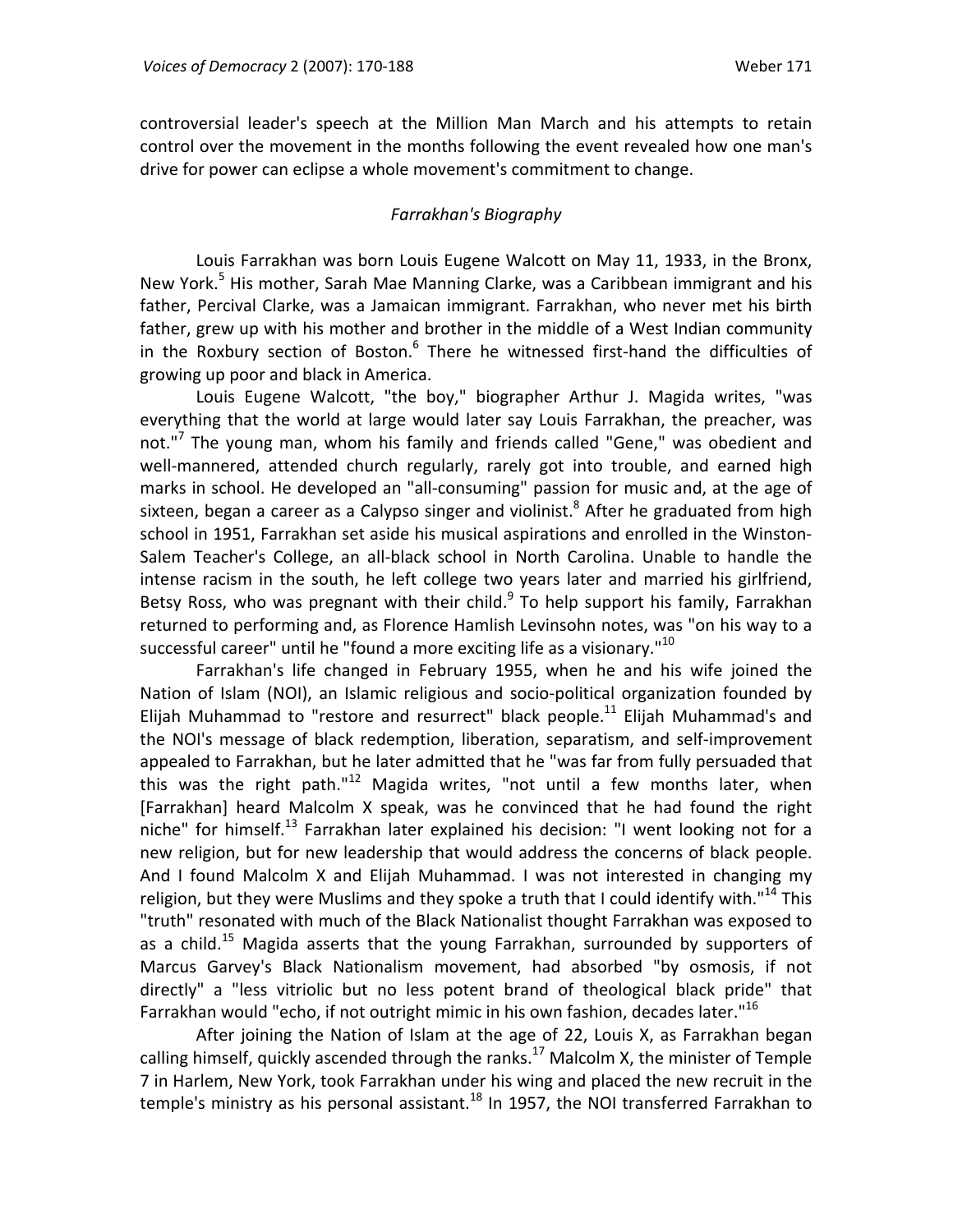the struggling Boston mosque, where he was appointed as the assistant minister and captain of the Fruit of Islam, the paramilitary branch of the movement. "Implicit in Louis X's assignment in Boston," Magida writes, "was to do what Malcolm X had not been able to pull off": increase the Boston temple's membership roles.<sup>19</sup> Farrakhan did just that and more. Within six months of taking over Temple #11 he was appointed minister, and in fewer than five years, he had tripled the temple's membership.<sup>20</sup> In 1965, Farrakhan was promoted to the national representative, one of the most distinguished positions in the Nation of Islam. When Elijah Muhammad fell ill in the early 1970s, Louis X poised himself to assume leadership of the NOI.<sup>21</sup>

Although he was not chosen to replace Muhammad as the leader, Farrakhan eventually assumed power over the organization in the late 1970s. Asserting that he was "divinely chosen to lead" the Nation of Islam, Farrakhan set out to rebuild the movement and promote the "resurrection of our people." $^{22}$  Over the next ten years, Farrakhan established himself as a prominent, yet controversial, black leader. His bold statements, calls for separatism, and unapologetic condemnation of racism attracted more than 10,000 blacks nationwide to the NOI and generated many more supporters within the larger black community. $^{23}$ 

Farrakhan's fiery approach also attracted a fair share of critics. His overly defiant attitude toward the white establishment, his description of Hitler as a "'very great man,'" and his characterizations of Judaism as a "'dirty religion'" became the sources of great controversy among members of the broader black, white, and Jewish communities. $^{24}$  Robert Singh writes that Farrakhan is "easily the most controversial black American to have achieved a public position of national political influence since Malcolm X.<sup>"25</sup> Farrakhan's bold rhetoric and his separatist views have prompted some critics to label him a "reverse racist," an "anti‐Semite," a "black Hitler," a "bigot," a "hate monger," a "demagogue," and an "Islamic fundamentalist."<sup>26</sup> William Pleasant sums up Farrakhan's image: "painted as a monster by the corporate‐owned media, denounced by the left, center and right political establishments, Farrakhan has come to symbolize the uncompromising fury of Black political resistance."<sup>27</sup>

Yet, in spite of all of his critics, Farrakhan has remained "one of the most prominent black nationalist leaders for more than two decades."<sup>28</sup> Ron Daniels writes: "Minister Farrakhan more than any other black leader in this period has captured the imagination of Black America precisely because of his steadfast denunciation of racism and white supremacy and his persistent call for moral and spiritual renewal, self reliance and self determination.<sup>"29</sup> A *Time* magazine and CNN poll in 1994 supported these assertions. The poll found that 67 percent of the blacks who knew of Farrakhan said he was an "effective leader," 62 percent said he was "good for the black community," and 53 percent said he was a "good role model" for youth.<sup>30</sup> While Farrakhan's authority within the black community is undeniable, his ability to command "larger" and "more loyal" audiences than other black leaders is perplexing.<sup>31</sup> Why are so many blacks attracted to Farrakhan and his visions for black America? In order to address these questions, we must examine Farrakhan's rhetoric and assess his messages to the black community in America.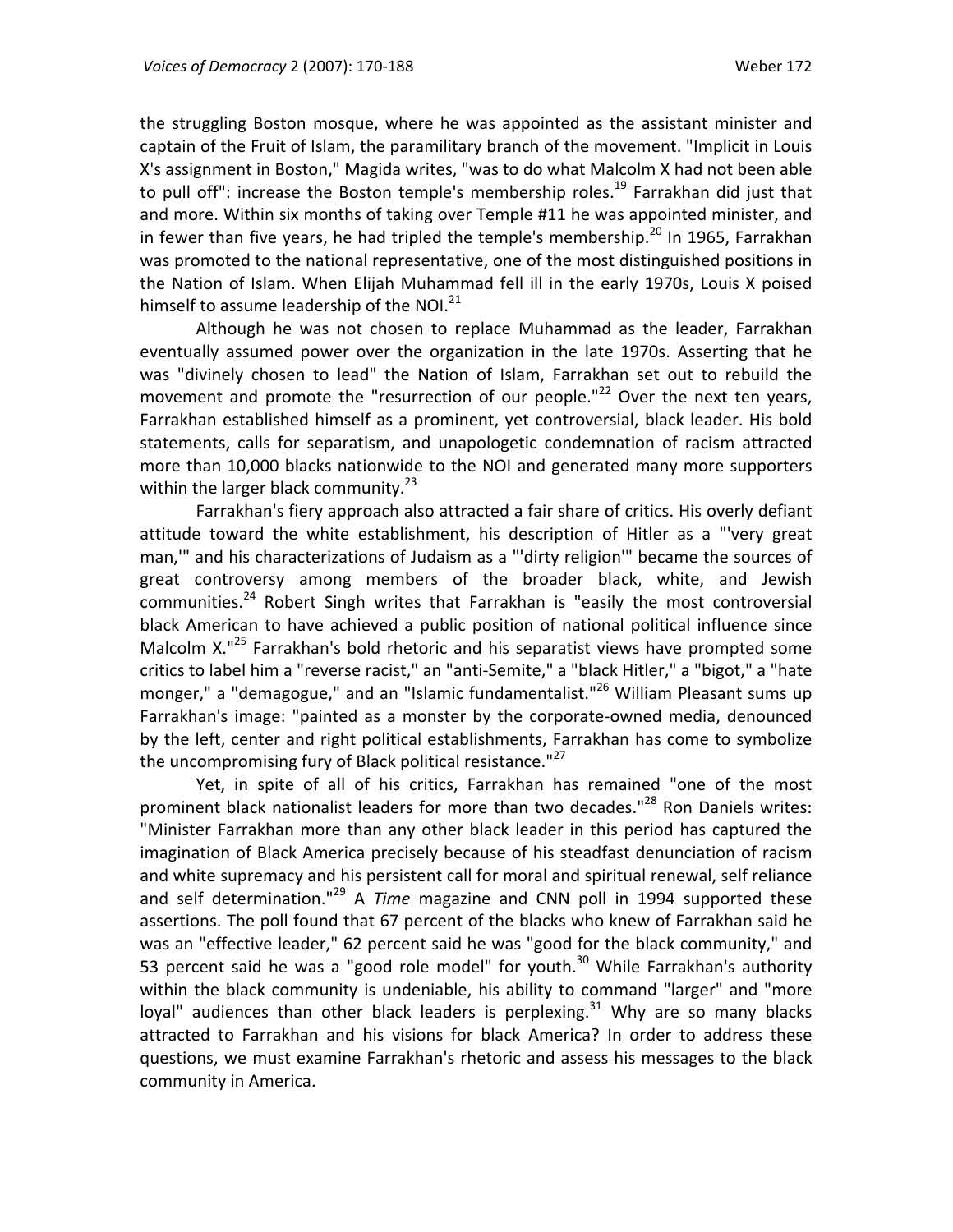#### *The Call to March*

The 1980s and early 1990s was a period of stagnation for the black civil rights movement. Michael C. Dawson and Lawrence D. Bobo assert that during the 1980s, "whatever progress Blacks had made on a number of fronts came to a halt."<sup>32</sup> The Reagan and Bush administrations' strong opposition to race‐based policies and social welfare programs led some blacks to view the government as hostile to their cause. The political downfall of Jesse Jackson during the 1980s and a leadership vacuum within the black community left black Americans with no strong voice in Washington.<sup>33</sup> President Bill Clinton's election in 1992 offered hope that the White House would once again turn its attention to remedying the racial inequalities within the social, economic, and justice systems. However, the Republican Congress' resistance to civil rights initiatives meant that blacks would not see significant results for several more years.

In 1994, Minister Farrakhan and the Nation of Islam announced that they were tired of waiting for the government's response and introduced a plan to bring blacks together to initiate immediate social and political change. Farrakhan first presented his vision for what would become the Million Man March and Holy Day of Atonement to the First African American Leadership Summit in June of that year.<sup>34</sup> Addressing many of the black leaders who had repudiated him in the past, Farrakhan asked them to reconcile their differences and to join together under one banner for black liberation. He asserted that there was an "increasingly conservative and hostile climate growing in America towards the aspirations of Black people" and he called upon blacks to make a unified response. $35$  A few months later, Farrakhan introduced his vision to the public and issued a national call for "one million disciplined, committed, and dedicated black men, from all walks of life in America" to join him in Washington, D.C., for a day of atonement, reconciliation, and protest.<sup>36</sup> Over the next year, Farrakhan rallied support for the demonstration and encouraged thousands of men to "stand up" for themselves and join together at the march "to make demands upon our government and ourselves."<sup>37</sup>

The official purpose of the Million Man March was to "enable and encourage" black men in the United States to "take a greater responsibility and play a greater role in caring for, and uplifting the status of, the Black family."<sup>38</sup> Farrakhan blamed black men for the proliferation of drug use, crime, and fatherlessness within their communities and called upon the men to atone for their sins. In addition to promoting self‐enhancement and moral reform within the black community, the march would demonstrate to the nation and the world that black Americans would no longer tolerate racism, inequality, and inaction. Cornell West wrote that the march was intended to "jump‐start a critical dialogue on the legacy of white supremacy" with President Clinton and Congress, "send a sign of hope and a sense of possibility" to black Americans, and—perhaps most importantly—magnify the marchers' demand that "black suffering take center stage for the country and world."<sup>39</sup>

Farrakhan's leadership of the protest bolstered the marchers' demand, drawing both attention and controversy. S. Craig Watkins explains that the organizers' publicity efforts, the march's anticipated size, and its arrival in a period of high racial tensions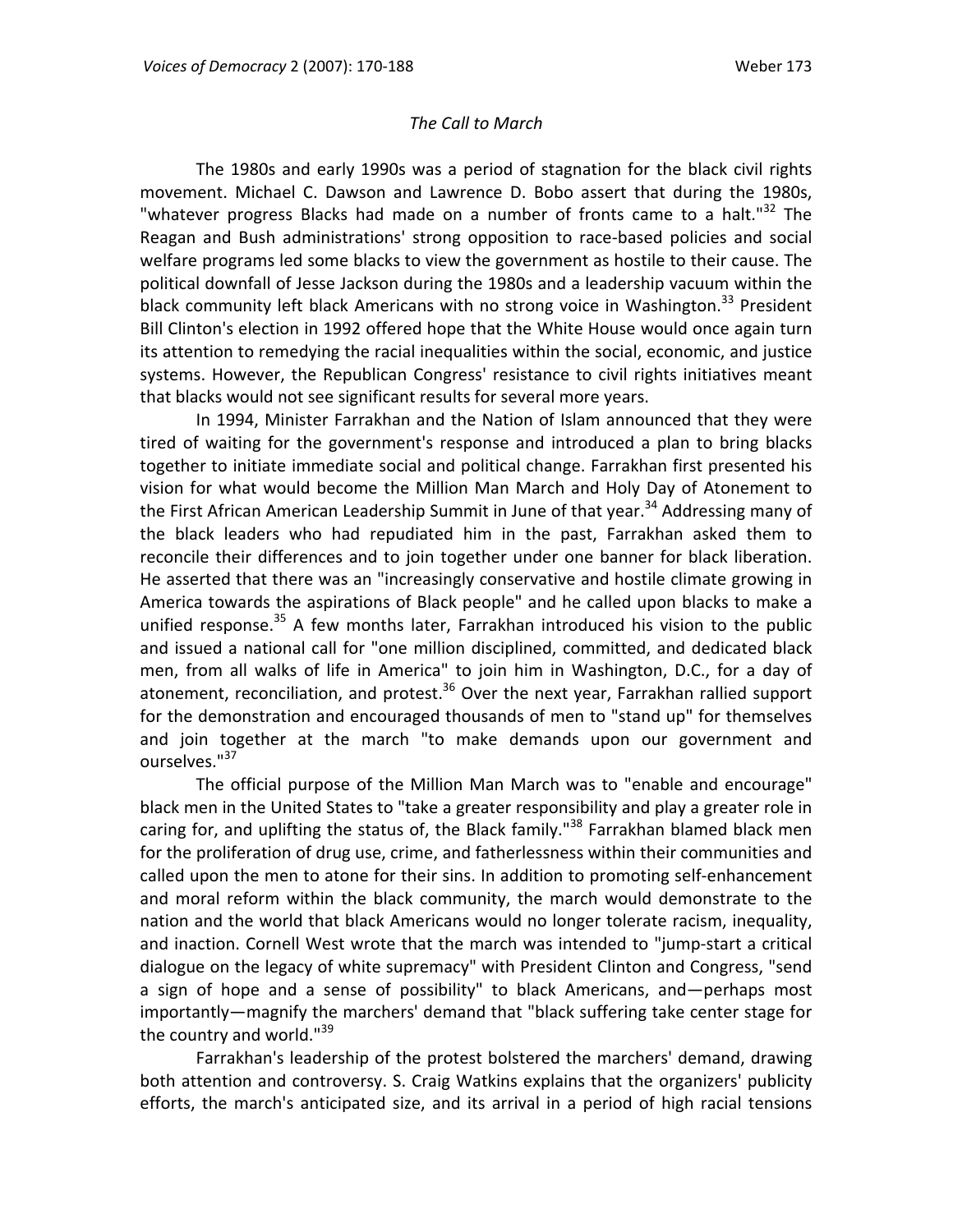amplified media coverage. $40$  However, the "most crucial factor," Watkins asserts, "was the presence, leadership style, and racial politics of Louis Farrakhan."<sup>41</sup> News coverage leading up to the demonstration "pivoted around Farrakhan" and focused on his past reputation, his anticipated messages, and his claims to leadership within the black community.42 Watkins writes that the media's "decision to peg the march to Farrakhan was crucial to the formation, tone, and ideological implications" of the coverage leading up to the march, and it "played a decisive role in how the demonstration was constructed and perceived as a newsworthy event.<sup>143</sup>

Farrakhan's promotion of himself as the spokesperson for black Americans generated even more media coverage. William E. Nelson, Jr. asserts that Farrakhan's role as the "leader and guiding spirit" was a "logical extension of a political/career [*sic*] that has seen him emerge as one of the best known and most popular political figures in Black America."<sup>44</sup> At the same time, Farrakhan's role in the march embroiled it in controversy, distracted attention away from the issues the march sought to publicize, and led several public figures and organizations to renounce the event altogether. Black congressmen Gary Franks (R‐CT) and John Lewis (D‐GA), a well‐known civil rights activist and chairman of the Student Nonviolent Coordination Committee in the 1960s, openly stated that they could not endorse or join a march led by Farrakhan.<sup>45</sup> "'I don't want to be associated with or identified with anything that tends to demonstrate signs of racism, bigotry or anti-Semitism," said Lewis.<sup>46</sup> Mary Frances Berry, chairwoman of the U.S. Commission on Civil Rights, expressed similar views: "'African Americans as a community are in deep trouble at this hour. However, let me make it unmistakably clear: I do not trust Louis Farrakhan or [NOI leader] Benjamin Chavis to lead us to the Promised Land. I do not endorse the Million Man March."<sup>47</sup> Neither did the National Association for the Advancement of Colored People (NAACP), the National Urban League, the Anti-Defamation League, or the African-American Agenda 2000, a group specifically founded in opposition to the event's exclusion of women and its allegedly sexist agenda.<sup>48</sup>

Others leaders and organizations tried to express their support for the march while rhetorically distancing themselves from its controversial leader. Colin Powell, former chair of the Joint Chiefs of Staff, refused Farrakhan's invitation to speak at the march and added that the demonstration was about "hundreds of thousands of black men coming together not to celebrate Louis Farrakhan or to buy into his agenda or to speak in racist terms, but to begin to uplift black men and uplift African-Americans to be part of an inclusive America."<sup>49</sup> President Bill Clinton offered a similar response in a speech at the University of Texas at Austin on the morning of the march. Clinton praised the marchers and the values they upheld, but insisted that "one million men do not make right one man's message of malice and division."<sup>50</sup>

Some of the marchers also tried to distance themselves and the event from Farrakhan. Joe Certaine, managing director for the city of Philadelphia, told *USA Today*: "The goal is to set ourselves upon a new path in our communities and begin to do some things collectively, no matter what organization we represent. This is not about Minister Farrakhan."<sup>51</sup> Jesse Jackson and the Congressional Black Caucus echoed that message. Initially refusing to support the march, both eventually endorsed the event after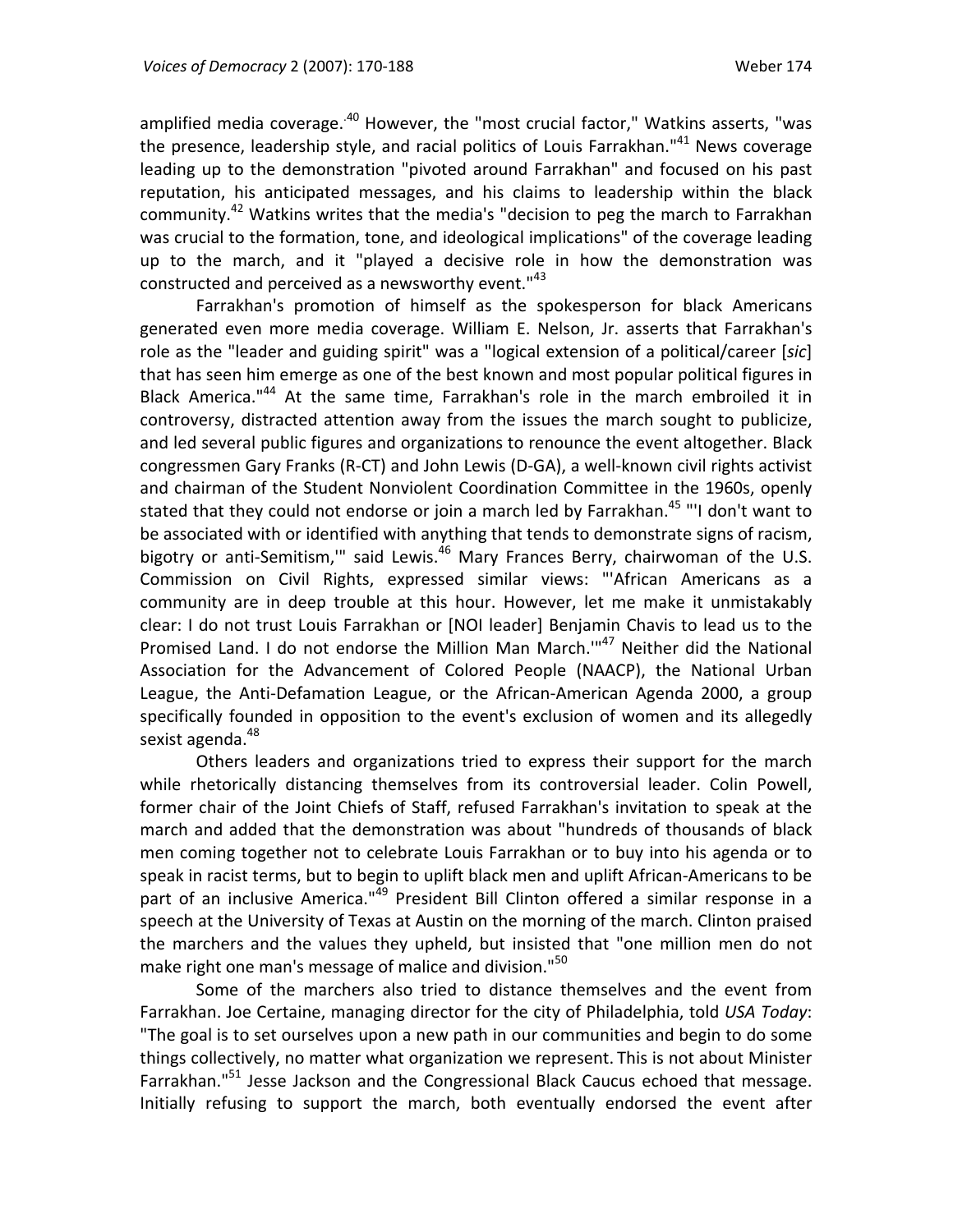Farrakhan agreed to expand the agenda, adopt a more ecumenical approach, broaden the leadership, and issue new publicity posters that did not include his picture.<sup>52</sup> These demands and Jackson's assurance that "'the march will be successful because all of the forces are coming together'" reflected a concerted effort to distance Farrakhan from the center of the march.<sup>53</sup>

Yet Farrakhan supporters, like the Reverend Benjamin Chavis, Jr., a national organizer for the event and former NAACP president, insisted that "'the attempt to separate the message from the messenger is not going to work." $54$  Chavis defended Farrakhan's leadership and cited the many endorsements of the march as evidence that "'the message and the messenger have transcended all divisions in the black community."<sup>55</sup> The list of supporters was indeed impressive. "With a few notable exceptions, the march was endorsed by most black leaders and organizations," including the National African American Leadership Summit, the National Association of Black Social Workers, and numerous churches, fraternities, and sororities.<sup>56</sup> In spite of all the controversy and contention surrounding Farrakhan and the Million Man March, William E. Nelson, Jr. observed that "the march was successful in drawing representation from virtually every sector of the Black community."<sup>57</sup> On Monday, October 16, 1995, more than 837,000 thousand black men, women, and children from diverse backgrounds, professions, and regions registered for and attended the much anticipated Million Man March. The demonstration on the nation's Capital would prove to be the largest demonstration of black power and unity in U.S. history.<sup>58</sup>

#### *Farrakhan's Address at the Million Man March*

"Black religious leaders," Felton O. Best and Charles Frazier write, have long been "flames of fire" in the communities they serve.<sup>59</sup> As the leaders of the black church-"the most stable institution in serving African‐American communities"—they have taken the lead in eradicating the social, political, and economic injustices that black Americans have experienced historically.<sup>60</sup>

The Million Man March provided Farrakhan an opportunity to emerge from the crowd and show the world that he too was a flame of fire. The demonstration provided him a platform from which he could present his vision for black America to hundreds of thousands of U.S. blacks dedicated to social change. The march not only offered a sign of hope and possibility to black Americans, it presented Farrakhan with an opportunity to seize a position of leadership in the broader civil rights movement.

Farrakhan's controversial reputation and the criticism leading up to the march, however, drew attention away from its goals and undermined Farrakhan's vision and authority. In an attempt to promote the march's immediate goals and strengthen his claims to leadership, Farrakhan presented a two‐and‐a‐half hour speech about self‐ improvement, black liberation, and racism in America. At the same time, he responded to his critics both inside and outside the march. Defending himself against his critics' charges, Farrakhan relegitimized his personal role in the protest and presented himself as a divinely chosen prophet sent to lead the black community. Farrakhan's attempts to reunite himself with the march's message may have been somewhat successful, but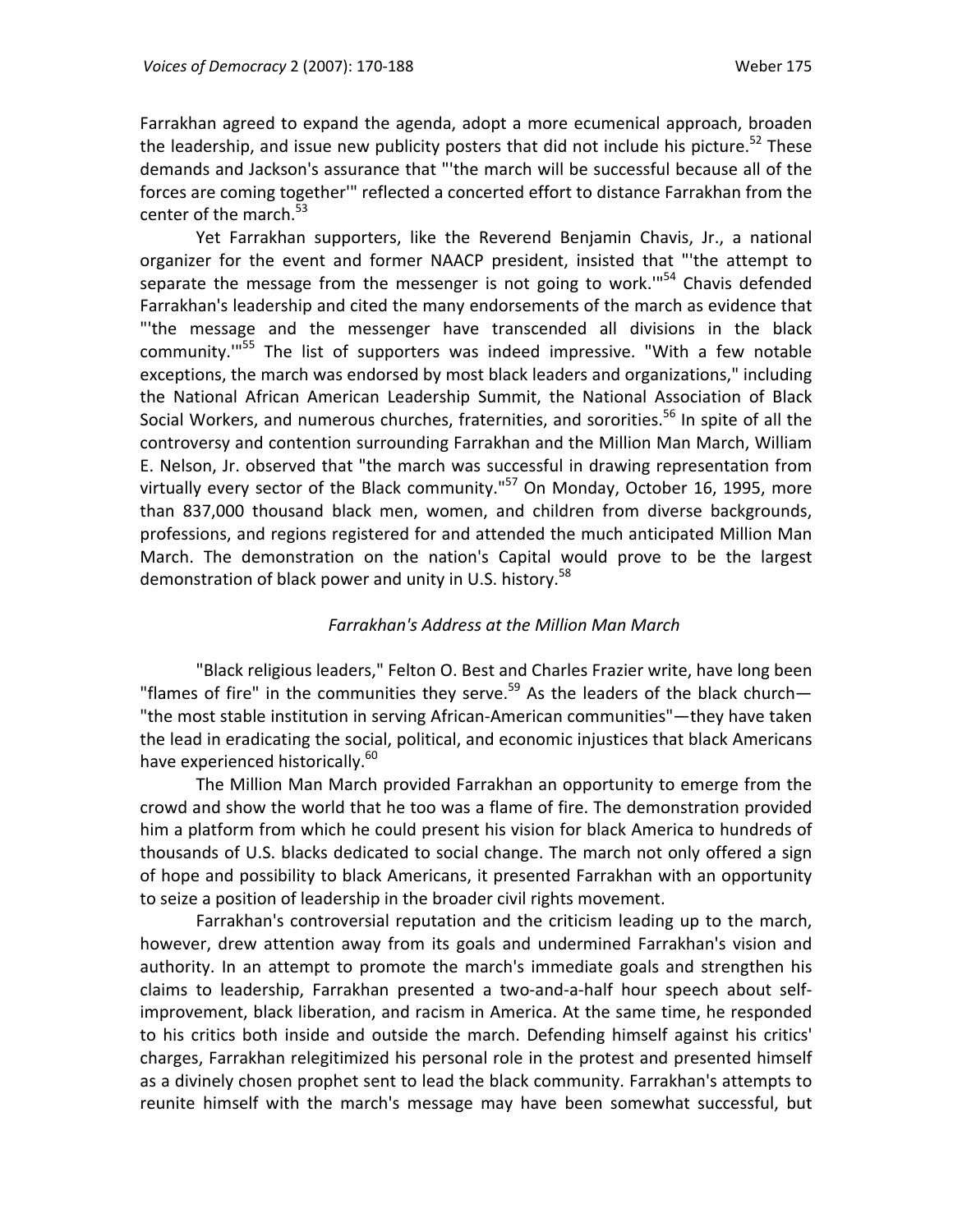they ultimately hindered the march's success because they focused the media spotlight once again on the controversial leader.

Farrakhan began his speech by recalling how poorly blacks had been treated in U.S. history. Reflecting on the location for the event, he reminded those gathered that "right here on this mall where we are standing . . . slaves used to be brought . . . in chains to be sold up and down the eastern seaboard"  $(11).<sup>61</sup>$  He offered this reference not as an illustration of how far blacks had come, but rather as a reminder that they remained second‐class citizens. "There's still two Americas, one Black, one White, separate and unequal" (7) he declared. But, he assured the marchers, "this is a very pregnant moment, pregnant with the possibility of tremendous change in our status in America and in the world" (24). He echoed the march's message of hope by reminding those gathered that if they accepted the "responsibility that God has put upon us," they could "become the cornerstone and the builders" of a "new world" (32). Recognizing that the men gathered on the mall had joined together to do just that, Farrakhan explained in detail their path to liberation.

Farrakhan invoked the march's themes of self‐help and personal responsibility as he explained that change must first begin with the individual. "Our first motion then must be toward the God who created the law of the evolution of our being. And if our motion toward him is right and proper, then our motion toward a perfect union with each other and government and with the peoples of the world will be perfected" (40). In order to become closer to God, each man needed to complete an eight stage atonement process that included identifying, acknowledging, and confessing one's wrongs; repenting and atoning for one's transgressions; seeking forgiveness; and finally, reconciling with God (40‐80). After completing each of these steps, Farrakhan assured his listeners, each man would possess the tools needed to improve conditions for all blacks.

Although Farrakhan declared that "freedom can't come from white folks" or from "staying here and petitioning this great government" (87), he acknowledged that whites would need to play a central role in the liberation of blacks. But, he argued, President Clinton's approach to black civil rights failed to address the real problems in white society. Farrakhan stated, "Now, the President spoke today and he wanted to heal the great divide. But I respectfully suggest to the President, you did not dig deep enough at the malady that divides Black and White in order to affect a solution to the problem" (15). Farrakhan asserted that the real problem was not race per se, as Clinton suggested, but rather white supremacy: "There is a great divide, but the real evil in America is not white flesh, or black flesh. The real evil in America is the idea that undergirds the set up of the western world. And that idea is called white supremacy" (136). After repeated references to the racist practices of George Washington, Abraham Lincoln, and other national figures, Farrakhan directly addressed President Clinton: "So either, Mr. Clinton, we're going to do away with the mind-set of the founding fathers. You don't have to repudiate them like you've asked my brothers to do me. You don't have to say they were malicious, hate‐filled people. But you must evolve out of their mind‐set" (140). Farrakhan asserted that as the leader of America, President Clinton had to help other whites recognize that "white supremacy has to die in order for humanity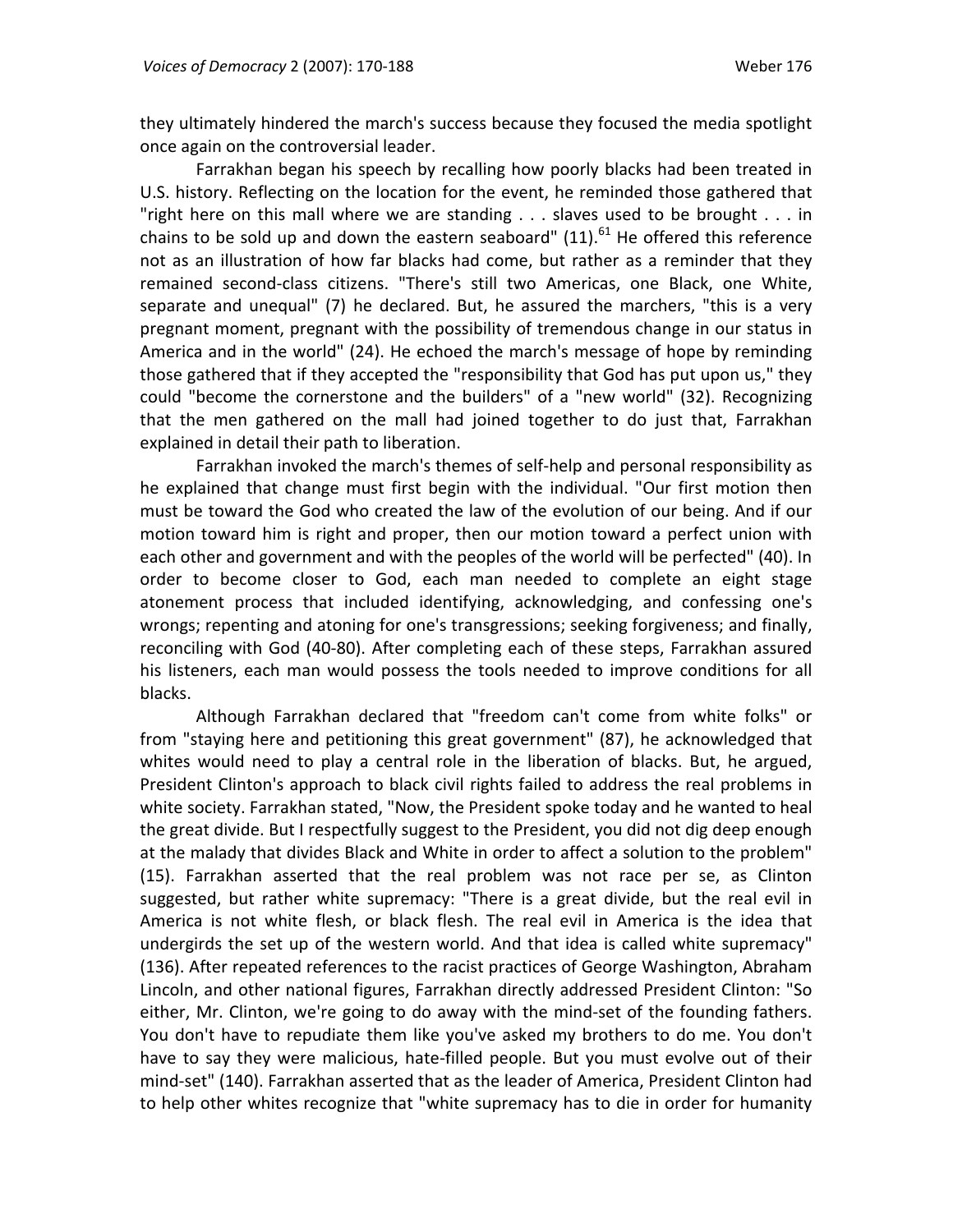to live" (143). Only then could blacks and whites both achieve the perfect union God had intended.

Farrakhan's comments to Clinton were more than just advice from one leader to another. They were a response to one of his most publicly visible critics. Farrakhan scoffed at Clinton's attempts to discredit him, first by defending his contributions to the success of the Million Man March: "[W]hether or not you like it or not, God brought the idea through me and He didn't bring it through me because my heart was dark with hatred and anti‐semitism, he didn't bring it through me because my heart was dark with hatred for White people and for the human family of the planet" (29). Emphasizing the absurdity of the charges, he added: "If my heart were that dark, how is the message so bright, the message so clear, the response so magnificent?" (29). Farrakhan repeatedly defended himself against Clinton's criticism: "I must hasten to tell you, Mr. President, that I'm not a malicious person, and I'm not filled with malice" (83). And he even challenged the president's ability to mend the nation's racial divide: "Power and wealth has made America spiritually blind and the power and the arrogance of America makes you refuse to hear a child of your slaves pointing out the wrong in your society" (83). Americans, Farrakhan stated "are being torn apart. And we can't gloss it over with nice speeches, my dear, Mr. President" (81).

Throughout the speech, Farrakhan defended himself against Clinton's and other well-known political leaders' attempts to undermine his leadership. He acknowledged that "many have tried to distance the beauty of this idea from the person through whom the idea and the call was made" (24). Again pointing out the futility of those efforts, he stated:

Brothers and sisters, there is no human being through whom God brings an idea that history doesn't marry the idea with that human being no matter what defect was in that human being's character. You can't separate Newton from the law that Newton discovered, nor can you separate Einstein from the theory of relativity. It would be silly to try to separate Moses from the Torah or Jesus from the Gospel or Muhammad from the Koran. (25‐26)

So too would it be ridiculous to deny Farrakhan's appeal within the black community or to question his authority as one of God's greatest prophets. Farrakhan pointed out that even though his critics had "played all the cards" and had "pulled all the strings" to trigger division among blacks (52), their efforts had failed. He offered the march's turnout as evidence of his success, asserting: "I stand here today knowing, knowing that you are angry. That my people have validated me. I don't need you to validate me. I don't need to be in any mainstream" (90). Turning the tables on the dominant society, Farrakhan argued that the men standing before him were the new mainstream and criticized political leaders for failing to represent the "masses of the people, White and Black, Red, Yellow, and Brown, poor and vulnerable [who] are suffering in this nation" (91). Legitimizing himself as the spokesperson for those forgotten people, Farrakhan insisted that it was the politicians who were "out of touch with reality" (91).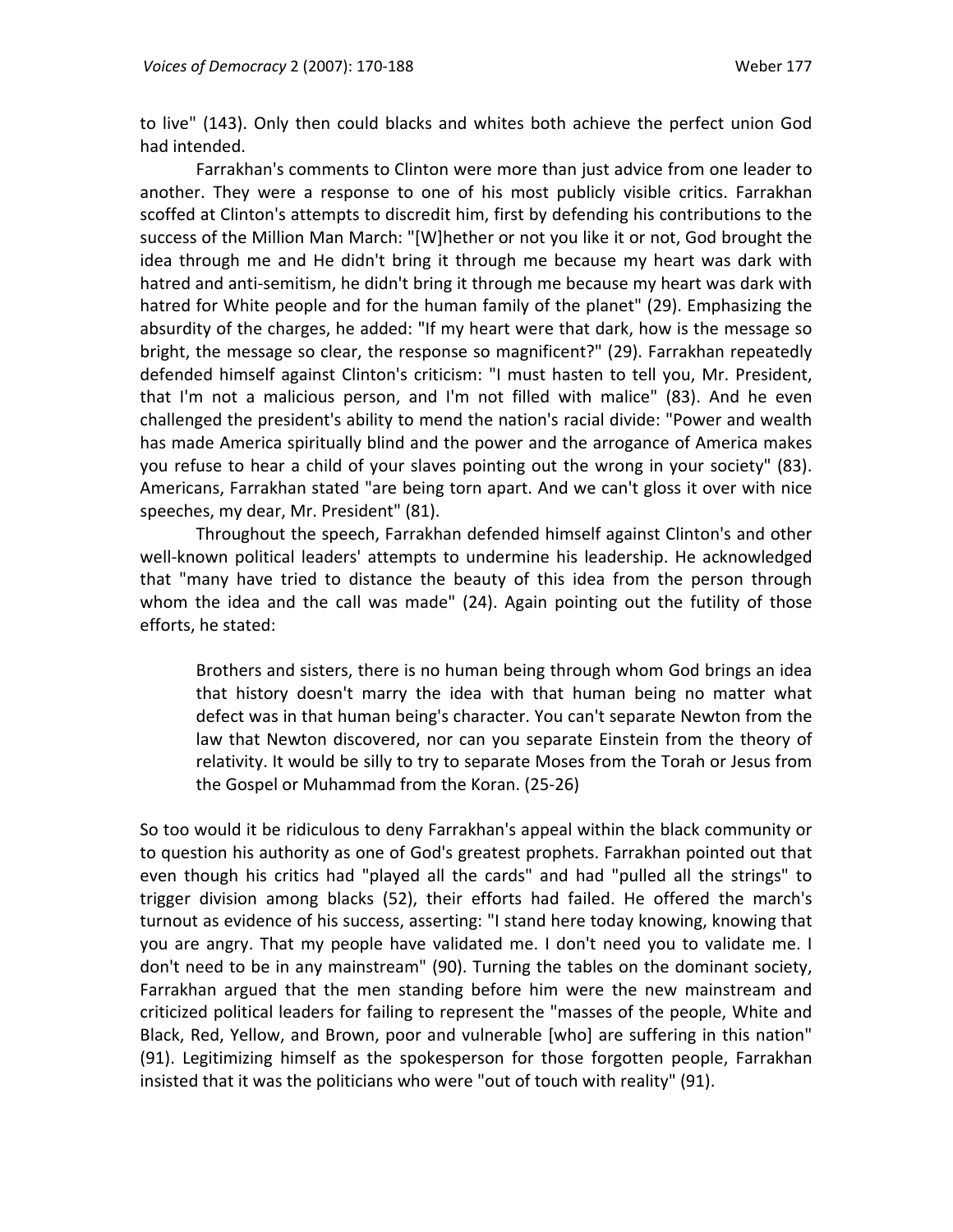Farrakhan's critics, however, were not limited to the mainstream politicians. Many of the people who had traveled to Washington, D.C., for the march had made it quite clear that they did not support Farrakhan or his views.<sup>62</sup> Discussing Farrakhan's attempt to manage this ethos problem in his speech, John Pauley, Jr. has argued that Farrakhan recognized that his reputation was a "major obstacle to his rhetorical effect" and therefore adopted the role of the prophet in an attempt to reshape his persona and transcend his past reputation.<sup>63</sup> For example, Farrakhan explained that the men "came not at the call of Louis Farrakhan," but had gathered together "at the call of God" (23). Dismissing the public attacks against his character, he noted that "there is no prophet of God in the Bible that did not have a defect in his character. But, I have never heard any member of the faith of Judaism separate David from the Psalms, because of what happened in David's life . . . you never separated any of the Great Servants of God" (28). Farrakhan once again defended his leadership of the march, asserting that God called upon him to lead black people to salvation: "God is sending His decision. I can't help it if I've got to make the decision known. You don't understand me. My people love me. . . . I point out the evils of Black people . . . but my people don't call me anti‐Black, because they know I must love them in order to point out what's wrong so we can get it right to come back into the favor of God!" (99‐100). The audience's applause and enthusiastic shouts bolstered Farrakhan's claims as the marchers confirmed that they endorsed and supported Farrakhan a formidable civil rights leader.

By portraying himself as God's spokesman, Farrakhan rose above his critics' accusations and legitimized his leadership, which he insisted, God had bestowed upon him. This posturing allowed Farrakhan to address and appeal to three different audiences simultaneously. As Pauley explains: "[T]o black Christians, he portrays himself as another Moses or Isaiah, a mouthpiece of God's word; to people of his own Nation of Islam community, he shows himself to be a diviner of mysteries; and for his white listeners, Farrakhan assumes the role of the spiritual doctor who has a diagnosis for the illness that affects them." $64$  Farrakhan moved among these roles throughout his speech, weaving together a patchwork message of hope, forewarning, redemption, and promise. With every word and reference, however, Farrakhan made it clear that only he possessed the authority and knowledge to speak the truth. Neither Clinton nor any of his other critics could undermine his God‐given role as a prophet for his race.

Clarence Taylor argues that these appeals were symptomatic of Farrakhan's long-term attempts to shift his public image. Taylor writes that from the late 1970s to the very early 1990s, Farrakhan depicted himself as a "religious‐masculine warrior, doing God's bidding on behalf of dark-skinned people."<sup>65</sup> In the early 1990s, however, Farrakhan attempted to "shift his image from a masculine figure who was defending the race to the all-wise and ecumenical sage who is acting as the savior of the entire nation."<sup>66</sup> Taylor explains that these changes were indications of Farrakhan's attempts to be seen as a "respected national leader."<sup>67</sup>

The "Million Man March" speech bears some of the general characteristics that Taylor attributes to Farrakhan's new approach. First, Farrakhan attacked the power structure, not Whites in general, a marked change from his past rhetoric. For instance, Farrakhan emphasized that the *attitude* of white supremacy was at fault for the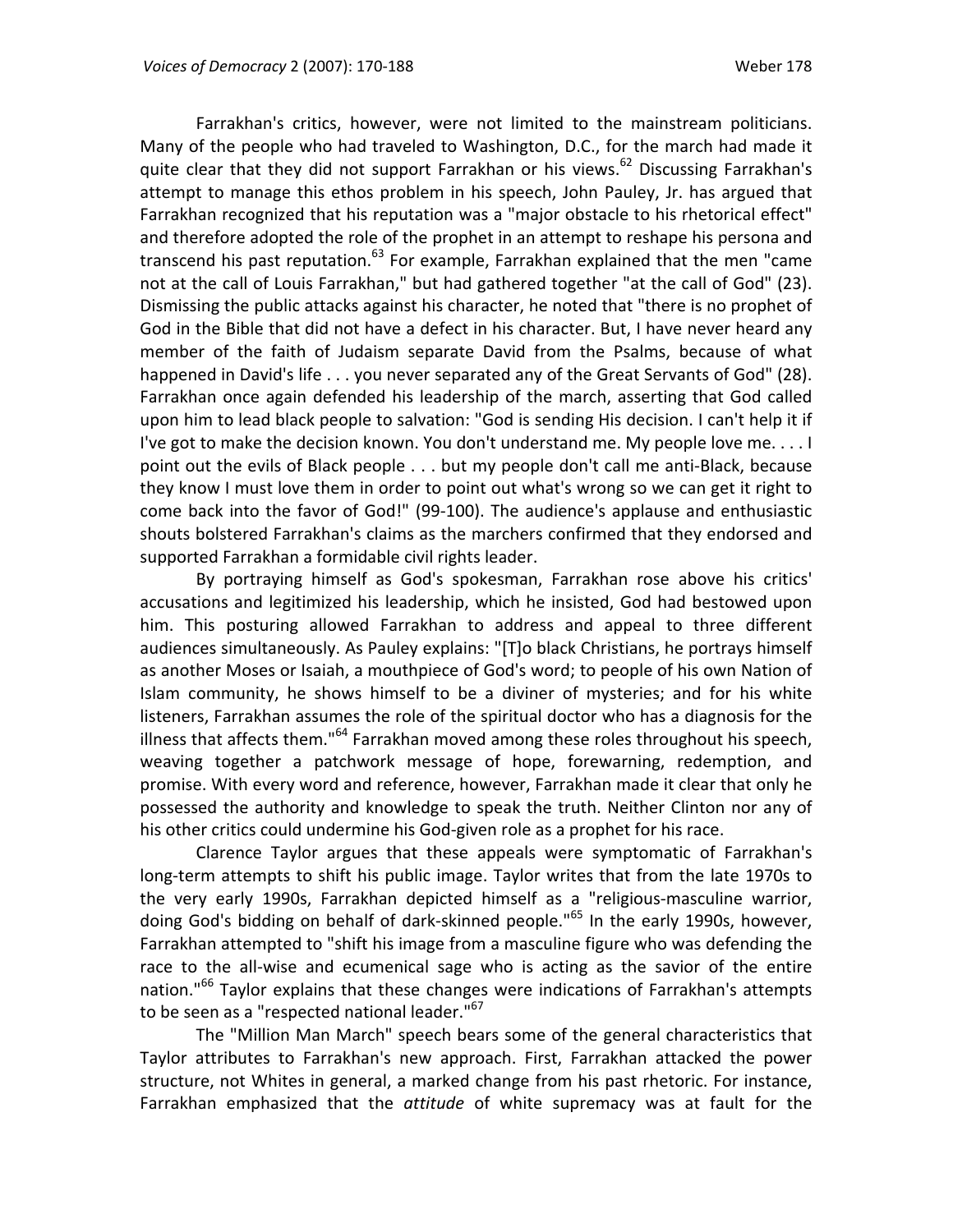mistreatment of blacks, not white people themselves. Second, Farrakhan warned of doom and devastation, but in "Million Man March" he assured Americans that they could avoid destruction by choosing the right path to God and denouncing white supremacy. Finally, Farrakhan aimed his speech at the family of all humanity. Even though the march attracted mostly blacks, Farrakhan called upon all Americans to atone and accept an "agenda that's in the best interest of the Black, the poor and the vulnerable in this society" (191). Promoting a more universalized and less racialized view of the problem than was typical of his earlier rhetoric, Farrakhan tried to appeal to a broader audience than he had in the past. This move had real implications for the larger quest for civil rights. As Gardell asserts: "Farrakhan's move to the mainstream means a mainstreaming of Farrakhan."<sup>68</sup> He explains:

In the course of that process, Farrakhan has softened his message and sought reconciliation with former foes. The dress of an elderly statesman requires a moderate voice, which is more inclusive and open to dialogue and reason than it is exclusive, uncompromising, and unreasonable. This was clearly the tone of Farrakhan's Million Man March address.<sup>69</sup>

Nevertheless, an analysis of Farrakhan's speech calls into question Taylor's claim that Farrakhan presented himself as a "respected national leader." It also casts doubt on Gardell's suggestion that Farrakhan's rhetoric positioned him more within the mainstream of political thought. Farrakhan's denunciation of George Washington and Abraham Lincoln as unpatriotic racists, his inexplicable references to numerology and Masonic mysteries, and his portrayal of himself as a "doctor" heavenly sent to "point out, with truth, what's wrong" with America (83) all sounded like the militant and even demagogic Farrakhan of the past. Steven R. Goldzwig has described Farrakhan's use of violent threats, exaggeration, vilification, polarization, and conspiracy appeal as being characteristic of a "rhetoric of symbolic alignment," a defiant style that "challenges unstated myths (and offers competing ones) by exposing regnant ideologies through verbal and non-vernal symbol-using (and misusing)."<sup>70</sup> Although Farrakhan may have toned‐down his defiant rhetorical style a bit at the Million Man March, as Taylor and Gardell suggest, he certainly did not abandon that style altogether. Consistent with his past rhetoric, Farrakhan's highly militant and divisive speech attacked the values of the present culture and promoted "alternative interpretations of reality" that provided the marchers with "motives for action on behalf of social change."<sup>71</sup> Farrakhan's revised rhetorical style may have been less militant than some of his past speeches, but it certainly did not sound like the style of a respected national leader.

Farrakhan may have reshaped his public persona by adopting the prophetic role, as Pauley has argued. He even may have legitimized his leadership in the black community and appealed to a larger national audience with his less militant message. However, as those who heard the oration can attest, Farrakhan's speech hardly lived up to its promise to rally the black community toward long-term changes. Farrakhan biographer, Arthur Magida, attended the march and summarized the speech's lackluster reception: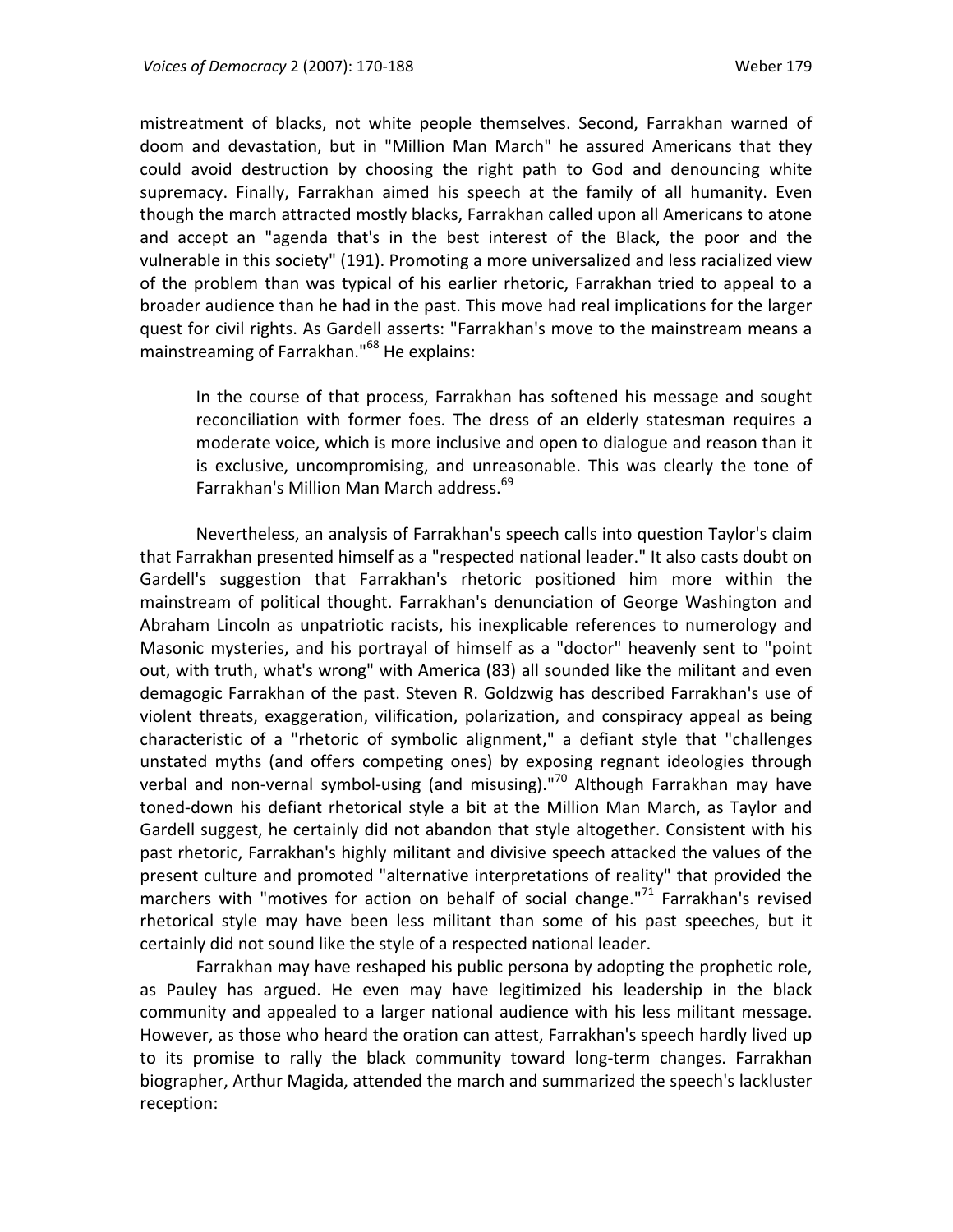A cheer rose when Farrakhan finally took the podium, yet when he started to speak, many were visibly let down. Within fifteen minutes, Farrakhan began to lose the crowd, some drifting toward benches to rest their feet, some heading toward the train stations or bus depots for their long rides home. At the pinnacle of his career, before a Mall crammed with men who had been stirred by his improbable vision of such a gathering, and with 2.2 million households watching him on television, Louis Farrakhan, ordinarily a master of oratory, meandered through a loose patchwork of themes that never quite cohered.<sup>72</sup>

Even Farrakhan seemed to notice that his lecture, as he called it, failed to keep the crowd's attention. More than five times during the speech, Farrakhan assured his audience that he was "almost finished" (121, 161) and beckoned to them "Don't move. Don't move" (134). His disjointed message, however, failed to hold much less persuade the marchers. Two-and-a-half hours later, roughly two-thirds of his audience had left the Mall.<sup>73</sup> In the end, Farrakhan's attempts to legitimize his leadership overshadowed his audiences' need. The Million Man March, as the *New York Times* astutely noted, "produced a huge crowd hungry for great oratory. But instead of something like the crystalline 19 minutes of Martin Luther King's 'I Have a Dream' speech, this crowd got a rambling, self-obsessed two hours from Louis Farrakhan."<sup>74</sup> Instead of focusing the national spotlight on the march's goals and themes, Farrakhan had stolen the attention for himself.

### *Legacy of the "Million Man March"*

Initially, the Million Man March appeared to be a great success. The mass demonstration drew attention to the plight of the black community. Its peaceful nature offered a new image of black men and, perhaps most significantly, the thousands of marchers demonstrated that they were willing to look past their differences to support a common cause. Immediately following the march, several black organizations reported increases in membership.<sup>75</sup> A month later, Farrakhan and the National African American Leadership Summit announced a Ten‐Point Action Program to improve the lives of blacks in America.<sup>76</sup> A year later, the black leaders successfully encouraged approximately 1.5 million more black men to vote in the 1996 presidential election than had voted in 1992.<sup>77</sup> Farrakhan's call for unity and community participation, it seemed, had at least some positive, long‐term effects.

The Million Man March also generated some positive publicity for Farrakhan, at least for a time. Singh argues that the march "represented the culmination of Farrakhan's bold attempts to achieve political legitimacy and full inclusion within the ranks of the national black American political leadership cadre."<sup>78</sup> And in Singh's opinion, it worked: "To the deep chagrin of his many implacable opponents and ardent adversaries, it succeeded spectacularly."<sup>79</sup> Even Farrakhan's drawn-out speech could not dampen what Gardell has dubbed the greatest manifestation of black solidarity "in the history of the United States."<sup>80</sup> Immediately following the march, supporters and critics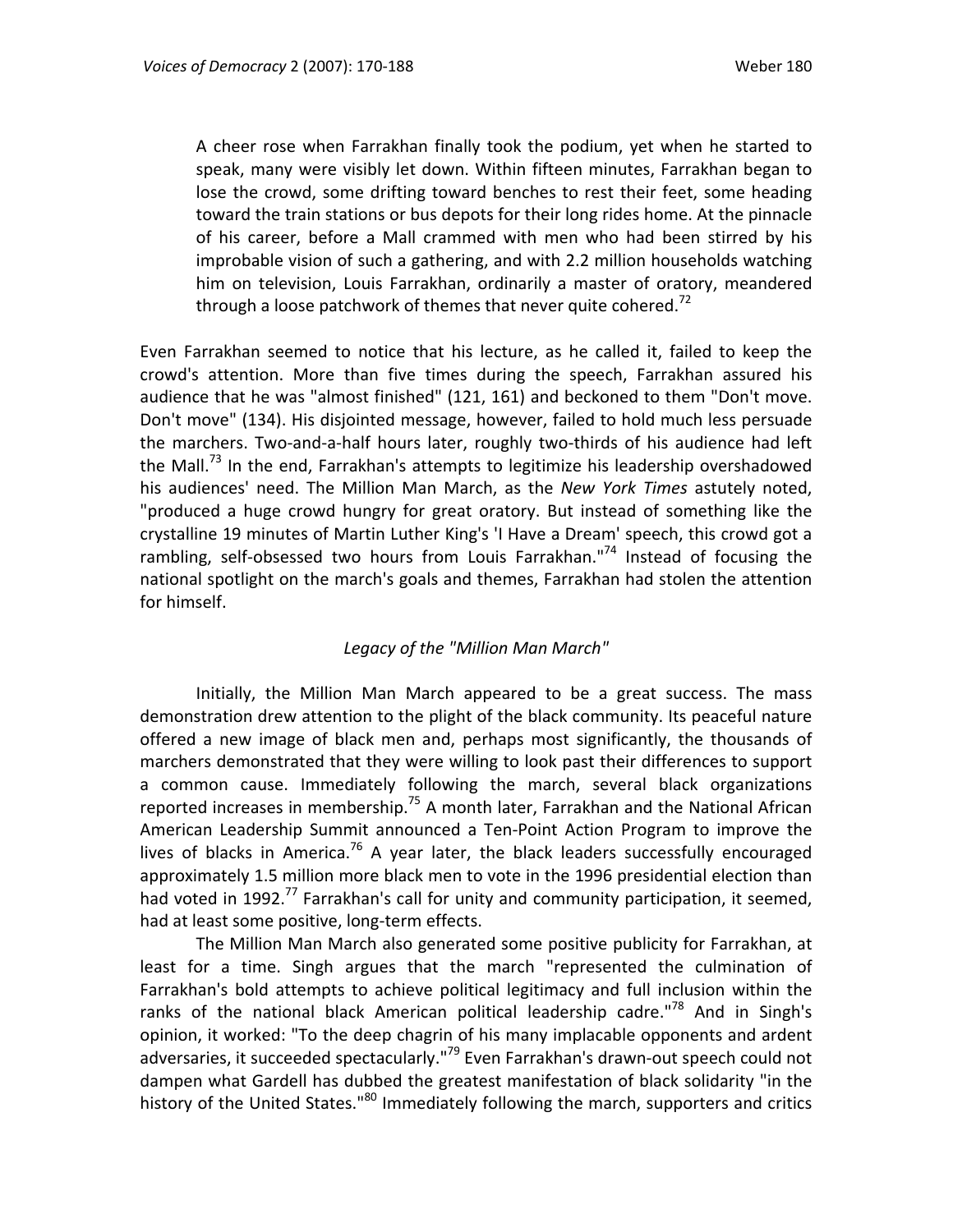alike acknowledged Farrakhan's impressive drawing power. As Magida wrote, "the march's indisputable success finally convinced some black leaders that Farrakhan was a force to be reckoned with."<sup>81</sup> However lackluster his speech, the sheer turnout for the demonstration elevated the status of its controversial leader. At least "momentarily" as H. Viscount E. Nelson wrote, as "Minister Louis Farrakhan eclipsed [Jesse] Jackson as the most prominent African American of the 1990s . . . "82

Immediately following the march, groups like the African American Agenda 2000 worked to discredit Farrakhan's leadership and his vision for the black community. Farrakhan's personal ambitions inadvertently contributed to his critics' efforts and undermined the march's long‐term success. Within three months of the protest, Magida writes, "Farrakhan answered the implicit queries about how he would leverage the massive political capital" he had gained. $83$  He quickly showed that "he would deploy his new claim to power on *his* terms."84 Farrakhan alienated other black and white leaders by pursuing his own agenda for reform. For instance, Farrakhan's bold criticism of U.S. foreign policy and his meetings with some of America's worst political enemies during his "World Friendship Tour" in January 1996 made many Americans question his political sagacity. Magida writes: "Instead of marshalling the momentum of the march in the service of a very specific, very detailed agenda, very aggressive political agenda that he could have announced at a press conference the day after the march, he chose to solder alliances with some of America's worst adversaries abroad."<sup>85</sup> In the process, Farrakhan destroyed the hopes of many blacks that their leaders could transcend their differences and come together to address the real problems facing the black community.

As H. Viscount Nelson has argued, black leaders who pursue selfish agendas "help the white establishment maintain hegemony in the judicial, executive, and legislative affairs of the nation" and serve as gatekeepers at the door of opportunity rather than as leaders of their race. In his opinion, Farrakhan has become one of those gatekeepers. Nelson acknowledges that Farrakhan has "presented creative ideas" for improving the lives of blacks, but he contends that "in the broadest sense" those accomplishments have proven "meager" for several reasons. First, Farrakhan seems reluctant to share the spotlight with other black leaders. Second, he has shown limited commitment to sustain his ideas through follow-up activities and initiatives. Finally, he embodies the "long‐standing problem" that black leaders have displayed "for generations"—an inability to establish and maintain positive intra‐racial bonds. As Nelson concludes, Farrakhan's actions before, during, and after the Million Man March illustrated these shortcomings and shed light on why he—and other modern black leaders—have had difficulty effecting positive long‐term changes for blacks in U.S. society.<sup>86</sup>

Ten years after the Million Man March, Farrakhan again discussed the plight of the black community at a commemorative ceremony dubbed the Million Man March, part II.<sup>87</sup> He again offered a plan for strengthening the black community, and again he challenged the audience to initiate change in their own lives. Reflective of the Millions More Movement's broader vision of uniting all Americas under a shared banner for change, Farrakhan issued a call for "all of our brothers and sisters, black, brown, red and white . . . to work collectively to address the many issues that affect our people and the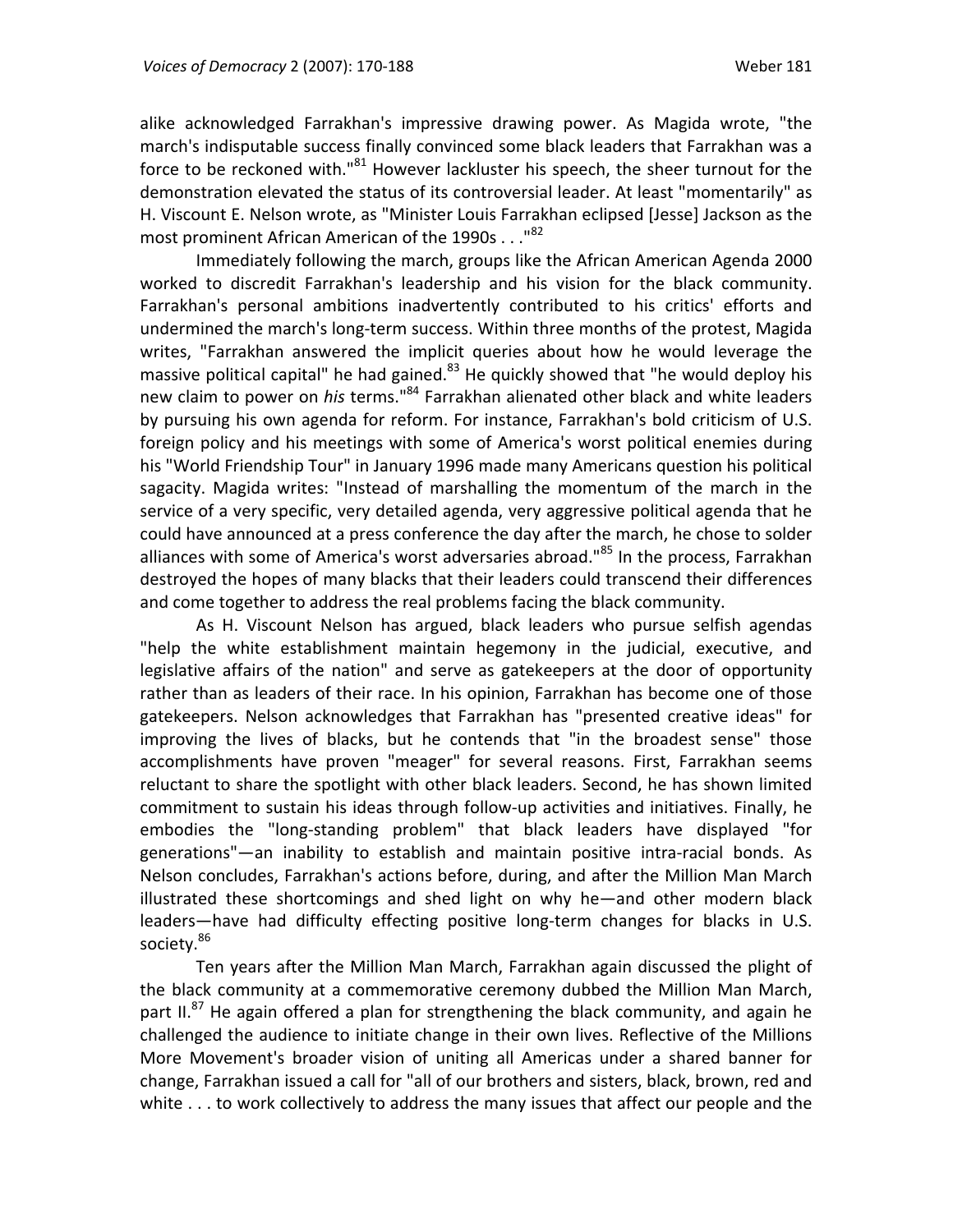\_\_\_\_\_\_\_\_\_\_\_\_\_\_\_\_\_\_\_\_\_\_\_\_

 $\overline{a}$ 

poor in this country.<sup>88</sup> He concluded his address with a message of reassurance, stating: "United we can solve our problems and divided we have nothing."<sup>89</sup>

The Million Man March offered many blacks hope that together they could initiate positive change within their communities. As the designated leader and spokesperson of the event, Minister Louis Farrakhan had the potential of drawing media and national attention to the march's goals and themes. Instead, the controversial leader evaded his responsibility and seized the opportunity to legitimize his position of leadership. Farrakhan's divisive, self‐absorbed two‐and‐a‐half hour speech and his selfish actions in the months following the march proved that he was unwilling to put the interests of the black community above his own. In the end, Farrakhan's drive for power lessened his rhetorical effectiveness, undermined the march's theme of unity, and ultimately hindered the cause's long‐term success.

Jill M. Weber is a Doctoral Student at The Pennsylvania State University. She would like to thank J. Michael Hogan, Shawn J. Parry‐Giles, and Lubov Zeifman for their help with the project.

#### *Notes*

1 Disputes over the number of people attending the march arose immediately after the National Park Service estimated the attendance at 400,000. Boston University researcher Farouk El‐Baz, who employed a more advanced method of crowd estimation, placed the attendance at around 837,214. According to El‐Baz, the actual number could have been as low as 670,000 or as high as 1,004,000. Joseph Mallia, "New Estimate: Over 800,000 Marched in D.C.," *Boston Herald*, October 28, 1995. See also "New View Cuts Short Million Men," *Independent* (London), sec. International, October 28, 1995, 10.

2 The exact question asked by the *ABC News*/*Washington Post* poll was as follows: "As you may know, the Million Man March is intended to encourage black males to accept more responsibility for their families and communities. Do you support or oppose such a march?" *ABC News/Washington Post* Poll, September 28, 1995‐ October 1, 1995, Accession Number 0267412. http://www.lexis-nexis.com (accessed 21 August

2007); Michael A. Fletcher and Mario A. Brossard, "Poll: Many Blacks Back March but Find Organizers Troubling," *Houston Chronicle*, October 6, 1995, A6.

3 The exact question asked by the *ABC News/Washington Post* poll was as follows: "One of the main organizers of the Million Man March is Louis Farrakhan, leader of the Nation of Islam. Does his participation in the march make you more likely or less likely to support the march? (If more or less likely, ask:) Is that a lot more/less likely to support the march or somewhat more/less likely?" *ABC News/Washington Post*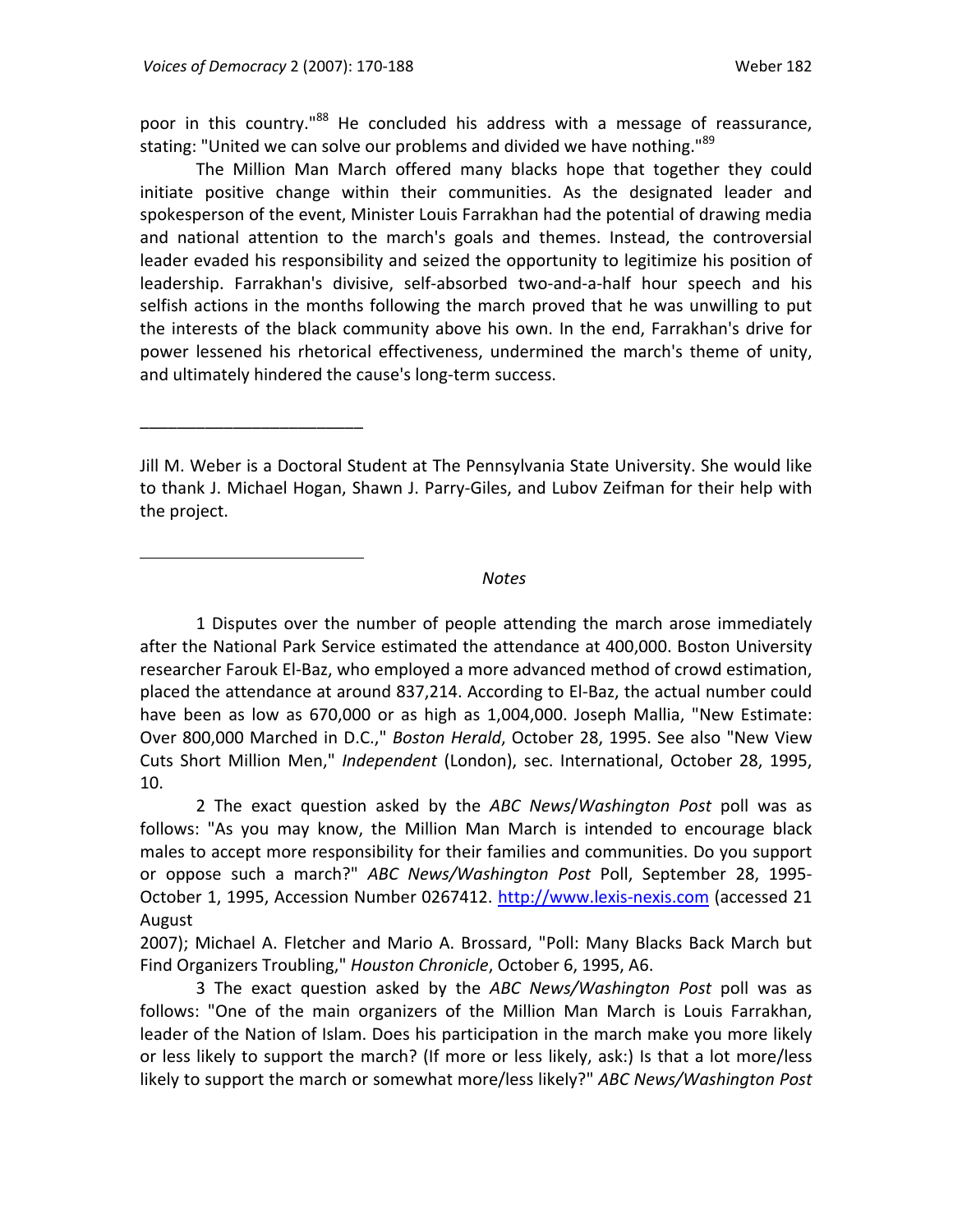Poll, September 28, 1995‐October 1, 1995, Accession Number 0267416. http://www.lexis-nexis.com (accessed 21 August 2007).

4 The media both documented and perpetuated the contentious message/messenger debate. For examples prior to the march, see: "One‐Man March: Sadly, Louis Farrakhan's Role Will Leave That Impression," *Pittsburgh Post‐Gazette*, September 25, 1995, A10; Edward Walsh, "Criticism of Farrakhan's Million Man March Muted; Nation of Islam Leader's Effort Pushing Him to Forefront of Black Leadership," *Washington Post*, October 8, 1995, A22; Francis X. Clines, "Organizers Defend Role of Farrakhan in March by Blacks," *New York Times*, October 13, 1995, sec. A, 1; Rachel L. Jones, "Chavis Downplays Farrakhan March Role; But Anti‐Semitic Remarks by Nation of Islam Leader on TV Renew Controversy," *Pittsburg Post‐Gazette*, October 14, 1995, A1; ". . . Not the Messenger," *Boston Globe*, October 15, 1995, 86; Paul Shepard, "Farrakhan's Shadow Rolls with Caravans of Black Marchers," *Plain Dealer* (Cleveland, OH), October 15, 1995, 1A; Richard Sisk, "N.Y.C. Sending Many to March Prez Tries to Love Goals, Not Goalie," *Daily News* (New York), October 16, 1995, 4; Julian Beltrame, "Million Man March: Controversy Detracts from Positive Message," *Ottawa Citizen*, October 16, 1995, A6; Lynn Sweet, "White House Shrinks from 'Bigoted' Farrakhan," *Chicago Sun‐Times*, October 16, 1995, 10.

The message/messenger theme continued in the post-march coverage. See, for example, Mario A. Brossard and Richard Morin, "Leader Popular Among Marchers; But Most Came to Support Black Family, Show Unity, Survey Finds," *Washington Post*, October 17, 1995, A01; Terry M. Neal, "Farrakhan's Message of Redemption; He Denounces White Leaders While Calling for Black Self‐Improvement," *Washington Post*, October 17, 1995, A01: Richard Roeper, "Message of Hope Is Worth a Million," *Chicago Sun‐Times*, October 18, 1995, 11; Larry King, "A Memorable March; A Bet on Colin Powell," *USA Today*, October 23, 1995, sec, Life, 2D; William Raspberry, "The Only Leadership," *Washington Post*, October 27, 1995, A25.

5 Clarence Taylor, *Black Religious Intellectuals: The Fight for Equality from Jim Crow to the Twenty‐First Century* (New York: Routledge, 2002), 151. Farrakhan underwent several name changes over the course of his life. He was born Louis Eugene Walcott and, upon entering the NOI, began calling himself Louis X. He later renamed himself Louis Farrakhan, Abdul Haleem Farrakhan, and then went back to Louis Farrakhan. Magida, *Prophet of Rage*, 58.

6 Shortly after his parent's marriage, Farrakhan's father abandoned the family for extended periods of time. During one of Clarke's long absences, Farrakhan's mother fell in love with Louis Walcott, who fathered her first child, Alvan Walcott in 1931. A year later, Clarke "briefly surfaced" and Manning became pregnant with Farrakhan. Arthur J. Magida, *Prophet of Rage: A Life of Louis Farrakhan and His Nation* (New York: Basic Books, 1996), 9‐10; See also Florence Hamlish Levinsohn, *Looking for Farrakhan* (Chicago, IL: Ivan R. Dee, Inc., 1997), 181‐182.

7 Magida, *Prophet of Rage*, 9. 8 Magida, *Prophet of Rage*, 15. 9 Magida, *Prophet of Rage*, 24‐27.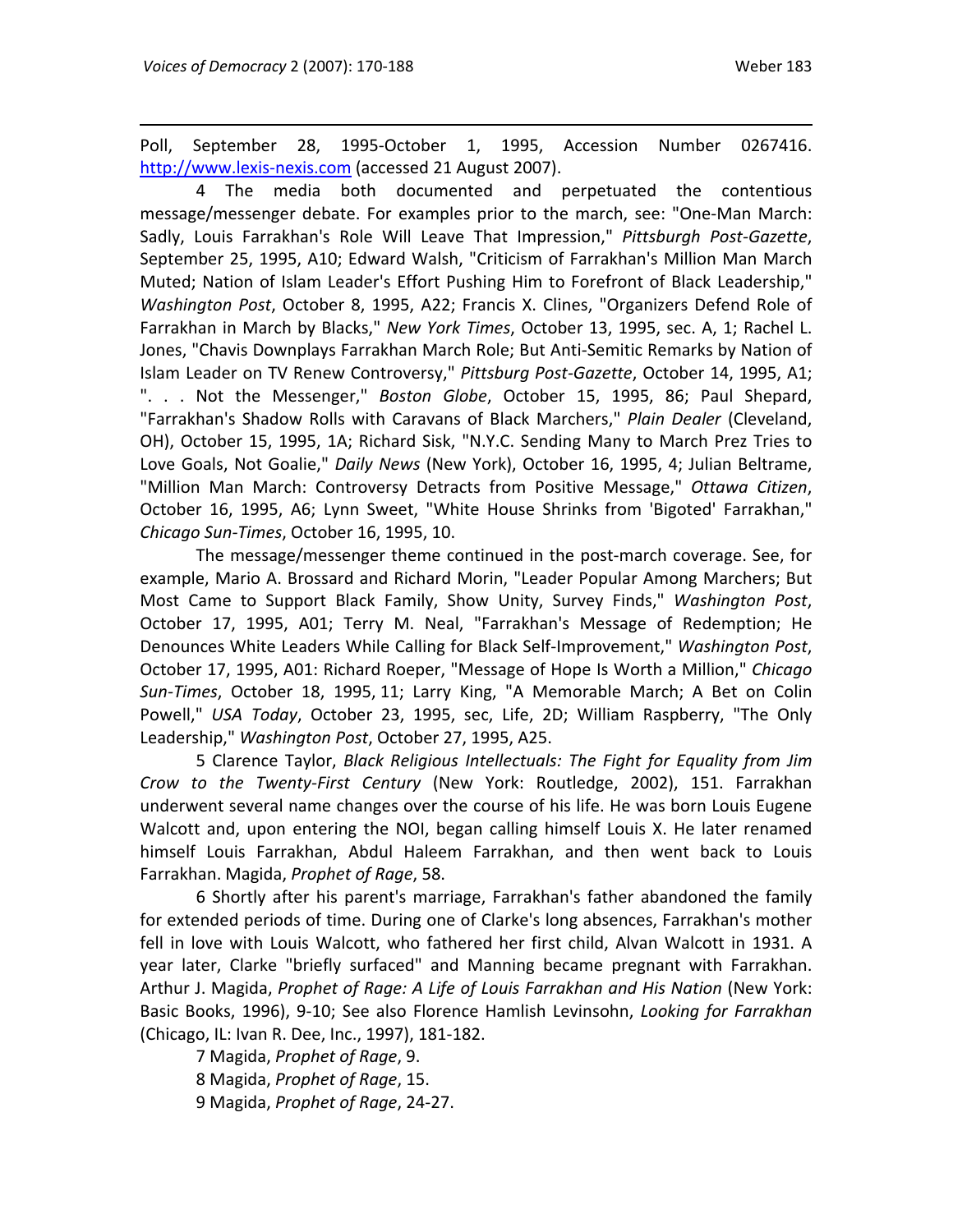10 Levinsohn, *Looking for Farrakhan*, 206.

11 An old friend convinced Farrakhan and his wife to attend the Nation's annual Saviour's Day convention in Chicago, where Farrakhan had been touring at the time. Taylor, *Black Religious Intellectuals*, 151. The Nation of Islam was derived from previous Black Nationalist movements, which issued an "unequivocal rejection of white America" and a "turn inward to the black man and the black community as the only source of hope fore resolving racial problems." The NOI places an emphasis on black consciousness and racial pride and grounds its teaching in religious appeals. As part of its separatist plan, the NOI encourages members to support black‐owned businesses and it maintains its own paramilitary branch, the Fruits of Islam. For more information, see J. Herman Blake, "Black Nationalism," *Annals of the American Academy of Political and Social Science* 382, Protest in the Sixties (March 1969): 15‐25.

12 Magida, *Prophet of Rage*, 32.

13 Magida, *Prophet of Rage*, 32.

14 As stated in an interview with Author Magida. See, *Prophet of Rage*, 32.

15 Both Magida and Levinsohn note that Farrakhan's mother, and many of the other West Indian residents in Roxbury, strongly supported the teachings of Marcus Garvey, a Jamaican Black Nationalist. Magida, *Prophet of Rage*, 15; Levinsohn, *Looking for Farrakhan*, 168, 214. Marcus Garvey founded the Universal Negro Improvement Association (UNIA), the largest mass‐based protest movement among Black people in the history of the United States.

16 Magida, *Prophet of Rage*, 17.

17 Upon entering the Nation of Islam, the Muslims provide each member with a new name that eliminates the person's slave name. For example, upon entering the NOI, Louis Walcott began calling himself Louis X.

18 Mattias Gardell, *In the Name of Elijah Muhammad: Louis Farrakhan and the Nation of Islam* (Durham, NC: Duke University Press, 1996), 120‐21.

19 Magida, *Prophet of Rage*, 59.

20 Magida, *Prophet of Rage*, 62.

21 Gardell argues that Farrakhan's ascendancy made him a "chief contender" to succeed the Messenger and lead the Nation. Gardell, *In the Name of Elijah Muhammad*, 122.

22 As stated in an interview with Steven Barboza. See, *American Jihad: Islam after Malcolm X* (New York: Doubleday, 1994), 142, 148.

23 Taylor, Black Religious Intellectuals, 151.

24 "Farrakhan Again Describes Hitler as a 'Very Great Man,'" *New York Times*, July 17, 1984, A18; Nathan McCall, "Backing Farrakhan Seen as Way of 'Hitting Back'; Popularity Linked to Audacity and Agenda," *Washington Post*, December 11, 1989, A6. For a more complete discussion of Farrakhan's controversial statements, see Michael C. Kotzin, "Louis Farrakhan's Anti‐Semitism: A Look at the Record," *Christian Century* (2 March 1994): 224‐225.

25 Robert Singh, *The Farrakhan Phenomenon: Race, Reaction, and the Paranoid Style in America Politics* (Washington, D.C.: Georgetown University Press, 1997), 1.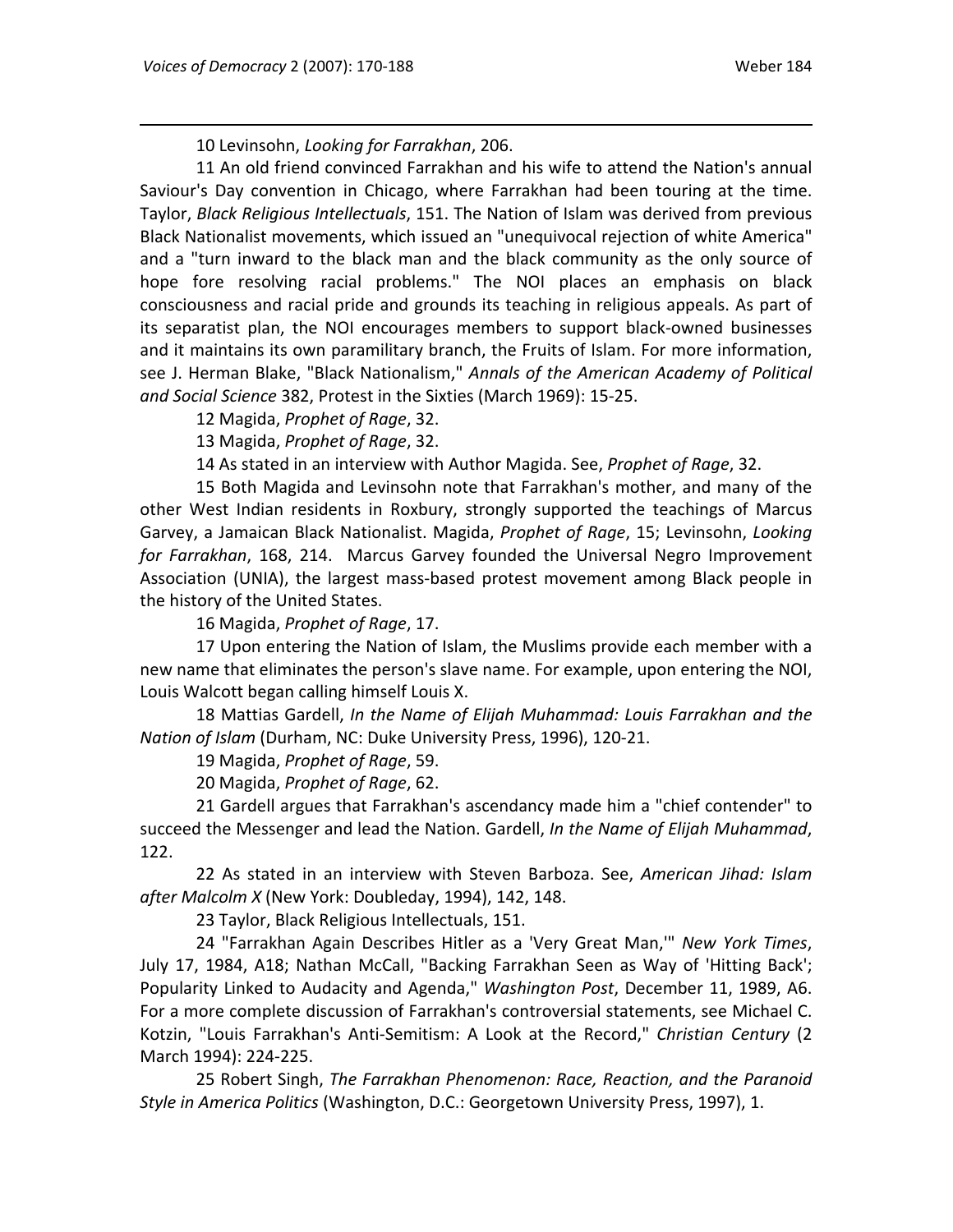26 Gardell, *In the Name of Elijah Muhammad*, 5.

27 William Pleasant, *Independent Black Leadership in America* (New York: Castillo International, Inc., 1990), 22.

28 Taylor, *Black Religious Intellectual Leaders*, 150

29 Ron Daniels, "The Meaning of the Million Man March and Day of Absence," *Million Man March/Day of Absence: A Commemorative Anthology*, eds. Haki R. Madhubuti and Maulana Karenga (Chicago, IL: Third World Press, 1996), 83.

30 Tananarive Due, "Farrakhan: Pride or Prejudice," *Houston Chronicle*, August 13, 1994, sec. Religion, 1.

31 Pleasant, *Independent Black Leadership in America*, 22.

32 Michael C. Dawson and Lawrence D. Bobo, "The Reagan Legacy and the Racial Divide in the George W. Bush Era," *Du Bois Review* 1, no. 2 (2004): 210.

33 For a discussion of Jackson's defeat and the black leadership problems in the 1990s, see H. Viscount "Berky" Nelson, *The Rise and Fall of Modern Black Leadership* (Lanham, MD: University Press of America, 2003) 251‐311.

34 Cornel West, "Historic Event," *Million Man March/Day of Absence: A Commemorative Anthology*, eds. Haki R. Madhubuti and Maulana Karenga (Chicago, IL: Third World Press, 1996), 98. Consistent with the religious element of Black Nationalism, Farrakhan emphasized the importance of all blacks' atoning for their sins on the day of the march.

35 Farrakhan argued that the Republican‐endorsed Contract with America and a recent Supreme Court decision against affirmative action showed that Congress had begun "turning back the hands of time" and that the Supreme Court had "set the stage" in the United States for "closing doors" and "impeding the progress" of Blacks. "The Vision for the Million Man March," reprinted in *Million Man March/Day of Absence*, eds. Haki R. Madhubuti and Maulana Karenga (Chicago, IL: Third World Press, 1996), 150.

36 Farrakhan, "The Vision for the Million Man March," 151.

37 Haki R. Madhubuti, "Took Back Our Tears, Laughter, Love and Left a Big Dent in the Earth," *Million Man March/Day of Absence*, eds. Haki R. Madhubuti and Maulana Karenga (Chicago, IL: Third World Press, 1996), 2.

38 "Million Man March Fact Sheet," reprinted in *Million Man March/Day of Absence*, eds. Haki R. Madhubuti and Maulana Karenga (Chicago, IL: Third World Press, 1996), 152.

39 West, "Historic Event," 98.

40 S. Craig Watkins, "Framing Protest: News Media Frames of the Million Man March," *Critical Studies in Media Communication* 18, no. 1 (March 2001): 89. Although the Million Man March was scheduled several months in advance, it arrived two weeks after the controversial verdict in the O.J. Simpson double‐murder trial. Simpson's acquittal sparked controversy across the country as Americans' responses to the verdict seemed to be divided along the color line.

41 Watkins, "Framing Protest," 89.

42 Watkins, "Framing Protest," 89.

43 Watkins, "Framing Protest," 89.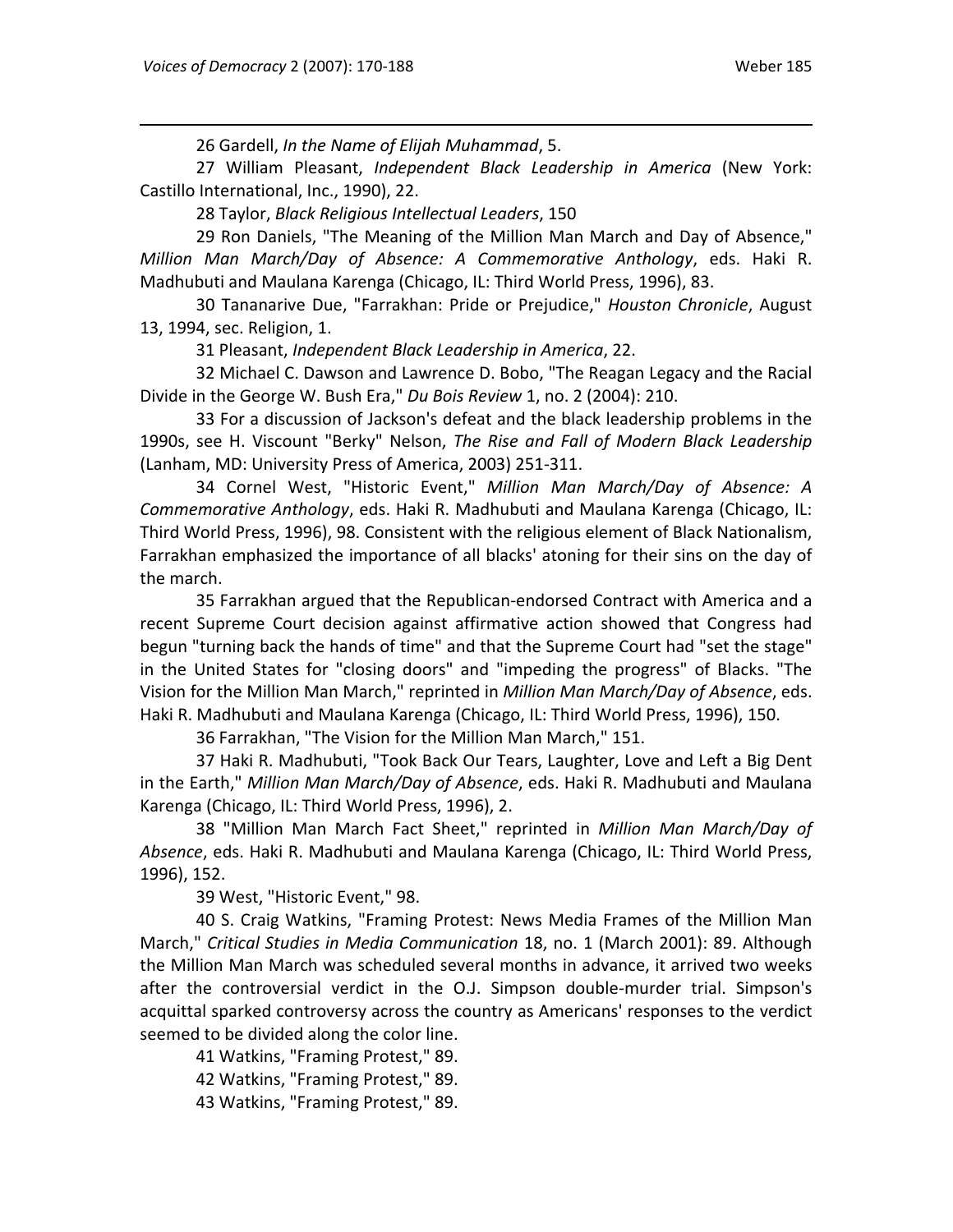44 William E. Nelson, Jr., "Black Church Politics and the Million Man March," *Black Religious Leadership from the Slave Community to the Million Man March: Flames of Fire*, ed. Felton O. Best (Lewiston, NY: Edwin Mellen Press, 1998), 246.

45 Nelson, "Black Church Politics," 250.

46 D'Vera Cohn and Debbi Wilgoren, "March Foes Assail Leader, Not Aims; Goal of Uniting Black Men Wins Wide Support, But Farrakhan Draws Fire," *Washington Post*, October 14. 1995, A11.

47 Cohn and Wilgoren, "March Foes Assail Leader, Not Aims," A11.

48 Shepard reported that the NAACP and National Urban League voiced support for the movement's goals, but refused to endorse the march because of Farrakhan's involvement. Paul Shepard, "Marching for a Reawakening; Despite Shadow of Controversy, D.C. Rally is Gaining Support with Local Men Set to Join," *Plain Dealer* (Cleveland, OH), September 24, 1995, 1B. The Anti‐Defamation League vehemently protested Farrakhan's role and issued a full page ad in the *New York Times* that stated: "we understand the need of African Americans to come together in a march on Washington" and we "understand that the vast majority of participants in the march will not subscribe to the anti‐Semitism and racism of the march's leader." Likening Farrakhan to a white supremacist, however, they maintained that they could not "ignore the fact that a hatemonger was the driving force behind the March." Lynn Sweet, "Jewish Groups Back Million Man March But Blast Farrakhan," *Chicago Sun‐Times*, 30 September 1995, sec. News, 5. A partial image of the ad is available at http://wwwcgi.cnn.com/US/9510/megamarch/10-15/flier.jpg (accessed 21 August 2007). The African‐American Agenda 2000 issued a statement in opposition to the march: "No march, movement or agenda that defines manhood in the narrowest terms and seeks to make women lesser partners in this quest for equality can be considered a positive step. Therefore, we cannot support this march." Cohn and Wilgoren, "March Foes Assail Leader," A11. A few women attended the march, including Maya Angelou and Rosa Parks who addressed the marchers. See, Maya Angelou, "From a Black Woman to a Black Man," in *Million Man March/Day of Absence*, eds. Haki R. Madhubuti and Maulana Karenga (Chicago, IL: Third World Press, 1996), 30‐31.

49 Colin Powell told *CBS This Morning*: "I was concerned that my presence on the stage with Farrakhan might give him a level of credibility—more of a level of credibility than I would have liked to have seen, so I would have regretted it." "Retired General Colin Powell Discusses His Book, the Million Man March, Racism in America and His Reaction to the O.J. Simpson Trial Verdict," *CBS This Morning*, CBS News, October 16, 1995, http://lexis‐nexis.com/ (accessed 21 August 2007).

50 William J. Clinton, "Remarks at the University of Texas at Austin October 16, 1995," *Public Papers of the Presidents of the United States Web Page*, http://www.gpo.gov/nara/pubpaps/photoidx.html (accessed 21 August 2007): 1601. For an analysis of Clinton's speech, see Jill M. Weber, "Bill Clinton's 'Racism in the United States,'" *Voices of Democracy: The U.S. Oratory Project*, National Endowment for the Humanities, voicesofdemocracy.com.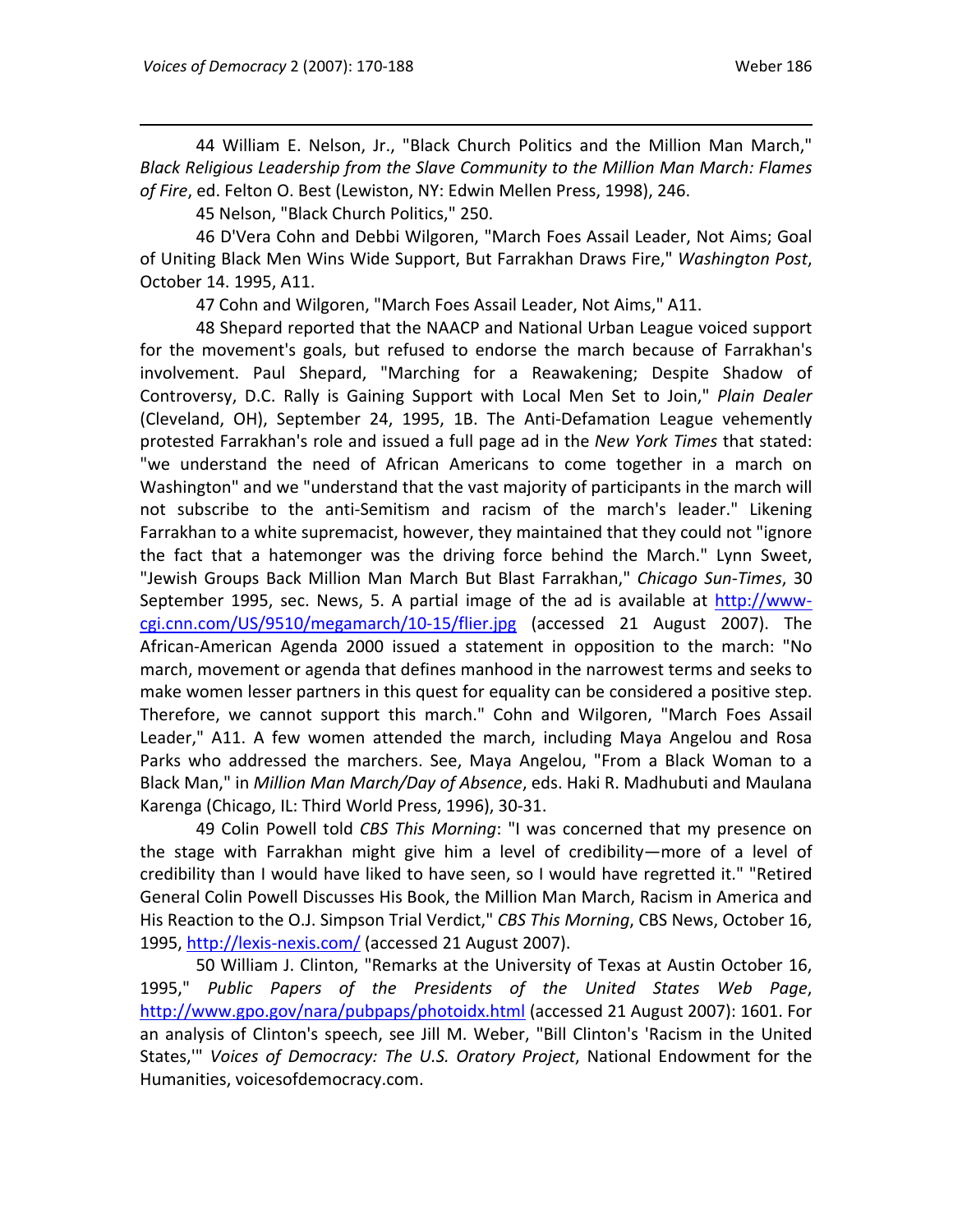51 Desda Moss and Gary Fields. "Mobilizing 1 Million; Theme Timely, but Organizer Is Controversial," *USA Today*, October 13, 1995, 1A.

52 Art Golab, "Jackson Backs Million Man March on D.C.," *Chicago Sun‐Times*, September 23, 4.

53 Hamil R. Harris and Michael A. Fletcher, "Jackson Endorses Men's March; Black Caucus, Others Back Farrakhan Event," *Washington Post*, September 23, 1995, A01.

54 Francis X. Clines, "Organizers Defend Role of Farrakhan in March by Blacks," *New York Times*, 13 October 1995, sec. A, 1.

55 Clines, "Organizers Defend Role," 1.

56 Gardell, *In the Name of Elijah Muhammad*, 344‐45. Some officials from the NAACP and the Urban League planned to attend the march although their organizations refused to endorse the event. Cohn and Wilgoren, "March Foes Assail Leader," A11; "Million Man March Partial Listing of Endorsements to Date, September 30, 1995," reprinted in *Million Man March/Day of Absence*, eds. Haki R. Madhubuti and Maulana Karenga (Chicago, IL: Third World Press, 1996), 154‐155.

57 Nelson, "Black Church Politics," 245.

58 Martin Luther King, Jr.'s 1963 March on Washington, the largest civil rights march, attracted more than 200,000 demonstrators. "March on Washington for Jobs and Freedom," *The King Encyclopedia*, Stanford's Martin Luther King, Jr., Papers Project, http://www.stanford.edu/group/King/about\_king/encyclopedia/march\_washington.ht ml (accessed 21 August 2007).

59 Felton O. Best and Charles Frazier, "Introduction," *Black Religious Leadership from the Slave Community to the Million Man March: Flames of Fire*, ed. Felton O. Best (Lewiston, NY: Edwin Mellen Press, 1998), 15.

60 Best and Frazier, "Introduction," 2, 15.

61 Here and elsewhere passages in "Million Man March" are cited with reference to paragraph numbers in the text of the speech that accompanies this essay.

62 Magida, *Prophet of Rage*, 193; Gardell, *In the Name of Elijah Muhammad*, 344‐345.

63 John L. Pauley, II., "Reshaping Public Persona and the Prophetic Ethos: Louis Farrakhan at the Million Man March," *Western Journal of Communication* 62, no. 4 (Fall 1998): 519.

64 Pauley, "Reshaping Public Persona," 515.

65 Taylor, Black Religious Intellectuals, 151.

66 Taylor, *Black Religious Intellectuals,* 151.

67 Taylor, *Black Religious Intellectuals,*160.

68 Gardell, *In the Name of Elijah Muhammad*, 345.

69 Gardell, *In the Name of Elijah Muhammad*, 345.

70 Steven R. Goldzwig, "A Social Movement Perspective on Demagoguery: Achieving Symbolic Realignment," *Communication Studies* 40 (Fall 1989): 218.

71 Goldzwig, "A Social Movement Perspective on Demagoguery," 218.

72 Magida, *Prophet of Rage*, 193.